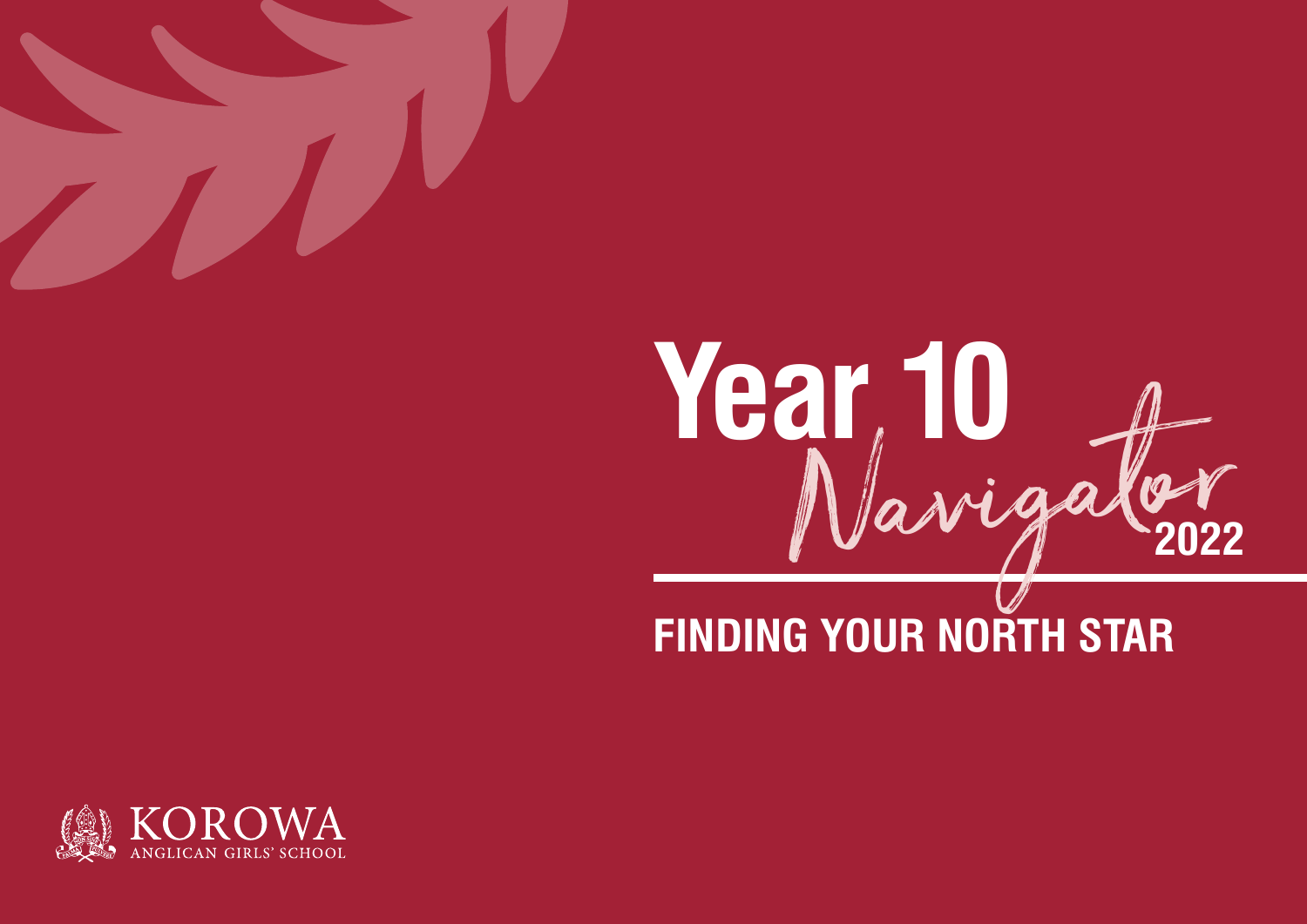Welcome

# **BECOMING LIFE READY**

### **YEAR 10 – MISSION STATEMENT**

**In Year 10, we work and strive to prepare every student for commencement of their VCE years, as well as exploring pathways for beyond School. Underpinning academic programs, are immersive experiences, ongoing skill development that build the physical, social, and emotional wellbeing of students, as they transition into their final VCE years.**

**Year 10 is a formative milestone in a student's learning journey. With growing independence, each student is discovering and understanding more about their own character, interests, strengths, and possible career choices. Through the provision of numerous immersive opportunities (both near and far) programs, and co-curricular opportunities, all students can strive towards achieving their personal best.**

**Guiding students through this important transition are a dedicated team of staff. This includes the Head of Senior School, Head of Year 10, Careers Counsellor, CREW teachers, and Director of Learning and Teaching.** 

**We welcome all students to this exciting time in their education, as they seek to acquire worthwhile qualifications and skills to equip them for their final years of schooling and their lives beyond School.**

**At Korowa our community plays an important role in supporting the School and our students. Many of our families choose Korowa because they value the connection that we foster, as a smaller school,** 

**Our parents are the foundation of our community; we work hard to encourage them to be connected and continue to look for ways in which we can support them and their children. We recently introduced a subsidised bus service from Oakleigh South and Bentleigh to support our families in those areas where access to Korowa via public** 

**between students, teachers and families.**

**transport is difficult.**

Ms Karlie Stocker Head of Senior School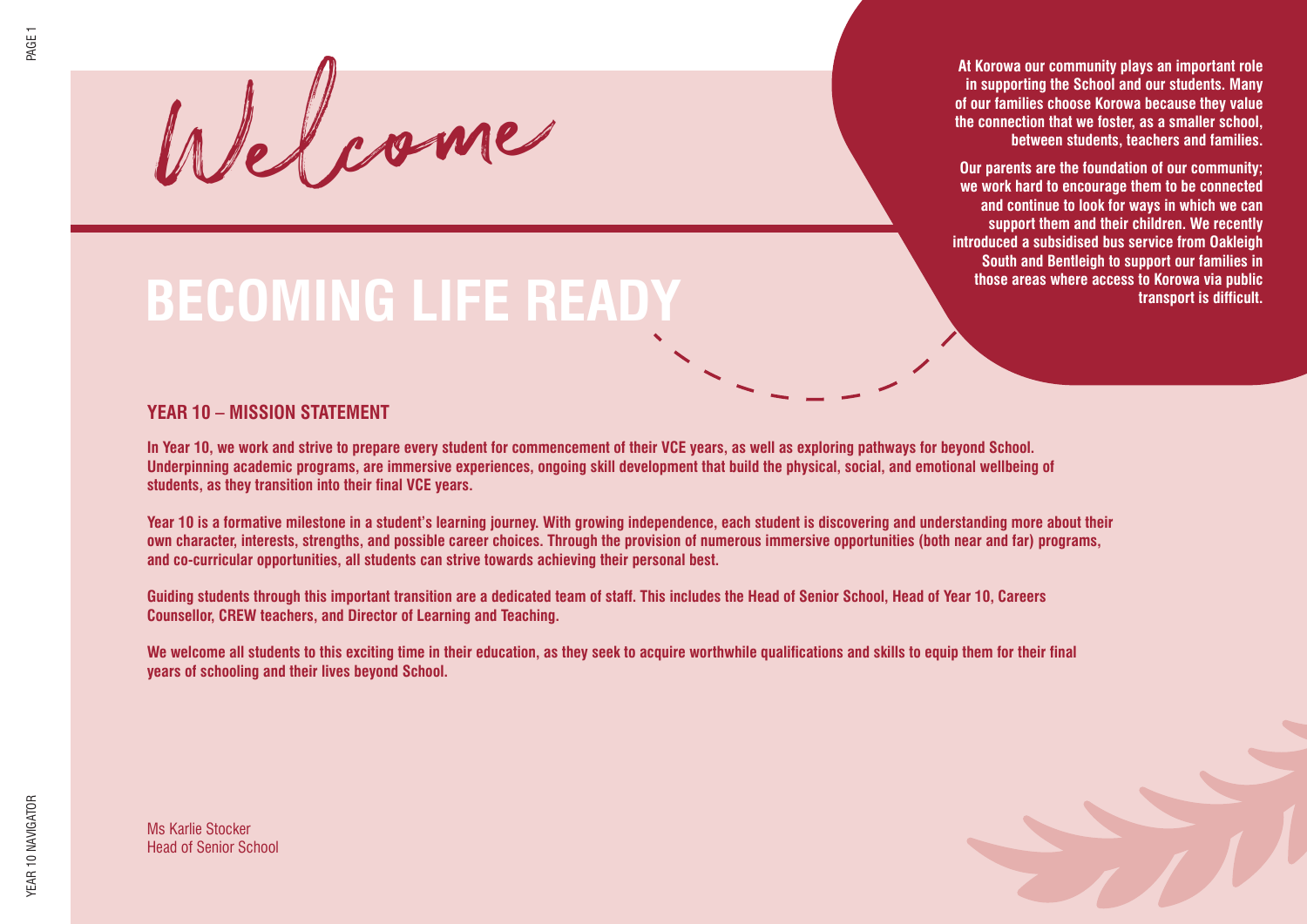



# **TRANSITION TO YEAR 10 AND VCE**

A diverse and challenging range of core and elective subjects allows students to be well prepared to engage in future VCE (Victorian Certificate of Education) courses. Every student's pursuit of success as they navigate the challenges of Year 10 rests upon positive holistic wellbeing. Every student works to develop and apply the vital skills, attributes and resources to experience positive academic, social, emotional, spiritual and physical wellbeing.

> Year 10 students are encouraged to consider ways in which they might take more control of, and responsibility for, all elements of their lives, including accessing Careers Education specialists to assist in planning for future pathways. Year 10 offers the opportunity to also develop the self-discipline and self-management needed to meet the increased expectations related to homework and study associated with the VCE Program.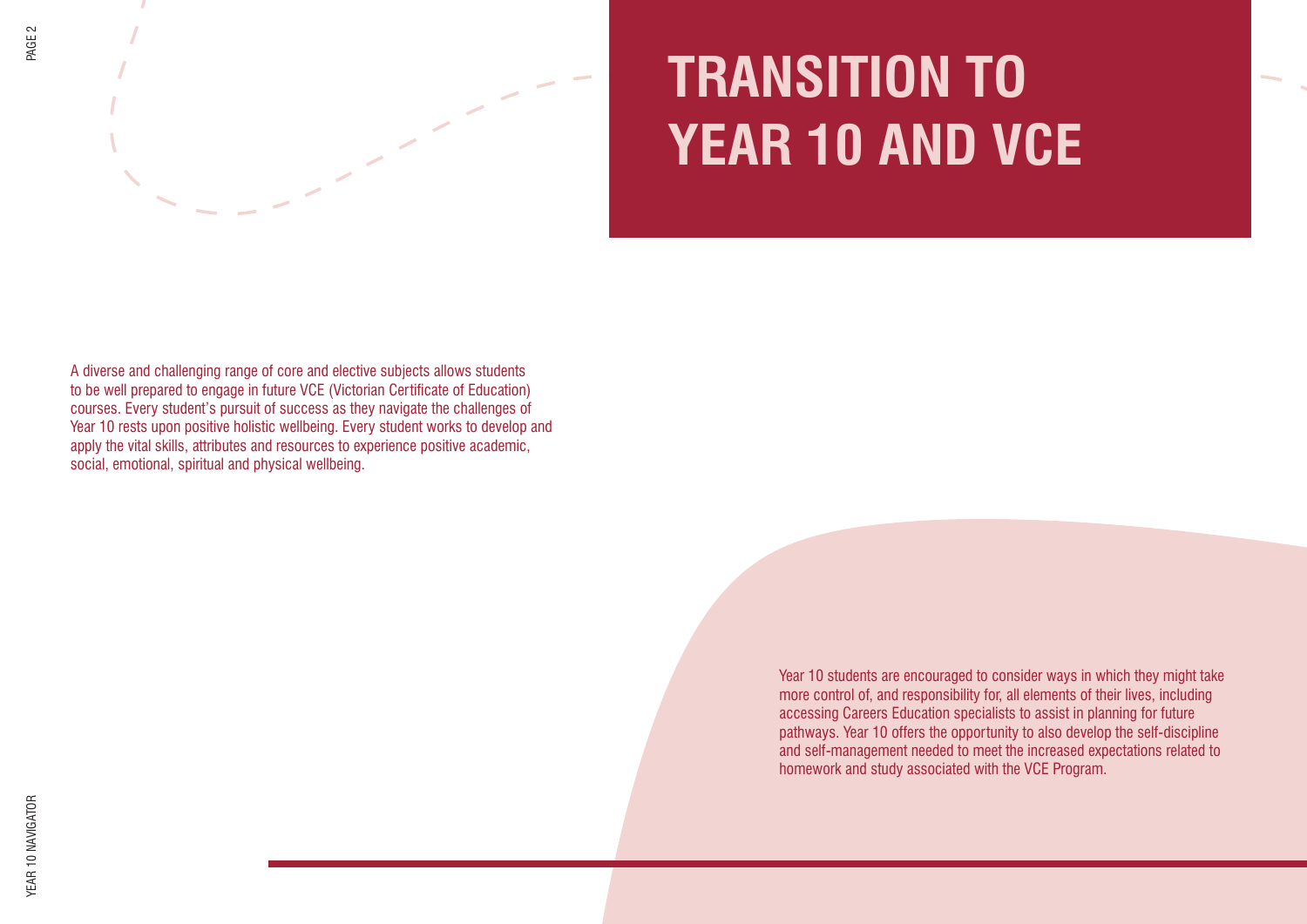



### **WE ARE CREW DEVELOPING GOOD PEOPLE**

The essential purpose of Crew is to develop good people.

Crew offers the opportunity for students and staff to build relationships that are pivotal to the success of a student at Korowa. Crew groups and their leaders, connect in class several times a cycle through a myriad of discussions and debates around relevant topics. Crew opens discussion for students through provocations in order to explore, as a group or individually, who we are and how we can be our best selves. These provocations range from inclusion, character traits, problem solving, using your strengths, setting goals, academic and leadership skills and characteristics, and connecting with others in a social and community context.

As part of Crew, students are encouraged to act through service initiatives which allows them to determine how they can both positively influence others while contributing to society. This is done through coaching conversations, practical workshops and collaborative tasks. Crew leaders also work with the students to develop the traits of being courageous, respectful, honest, generous, and above all kind in all that they do.

Crew utilises a range of frameworks including the Predictive 6 Factor Resilience Scale (PR6) wellbeing framework, the Korowa Mental Health Strategy, Character Education, Korowa Learner Attributes and the Korowa Leadership Framework. Crew leaders are supported to: know, connect and advocate, as required, for the students in their care.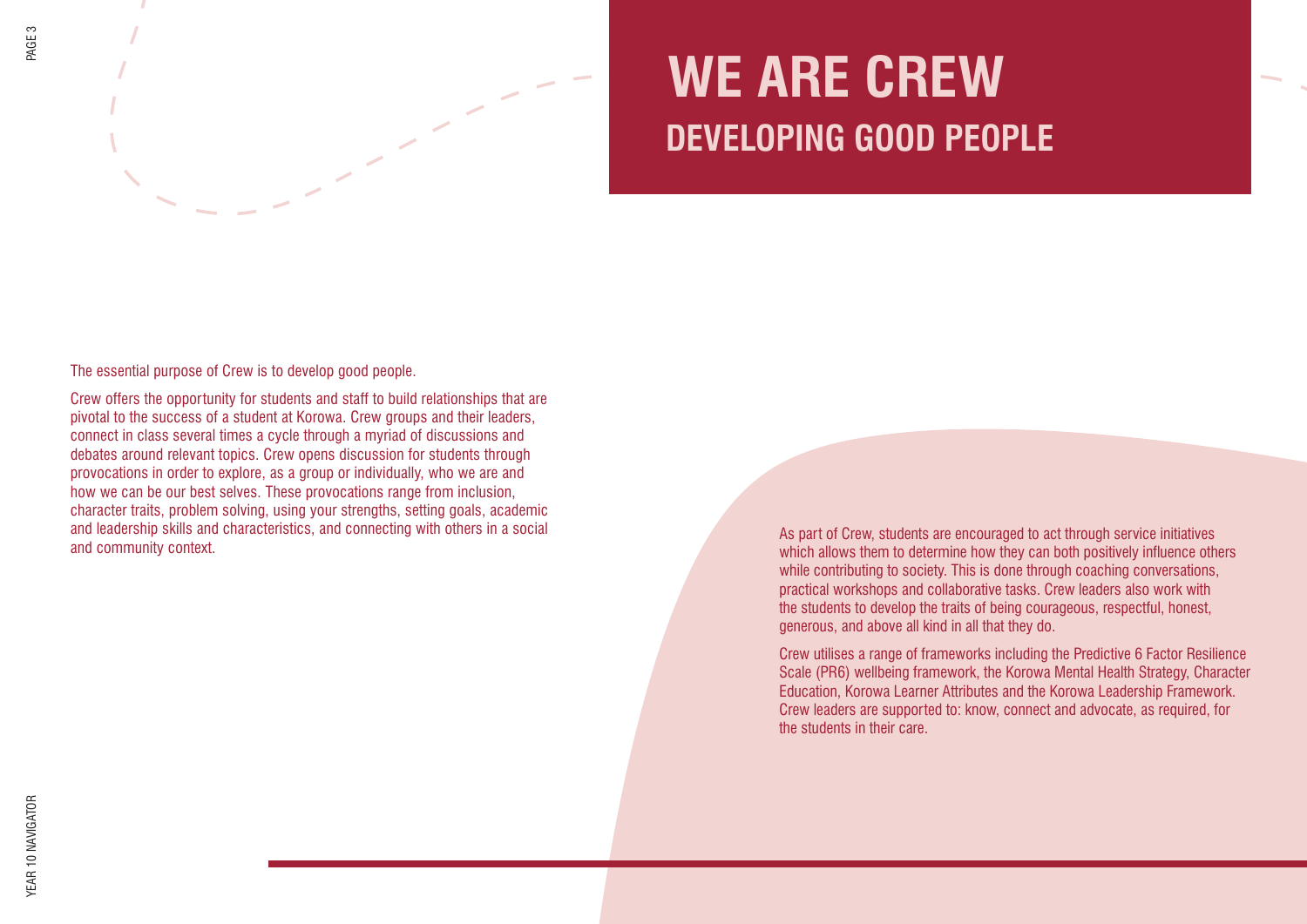# **BUILDING CHARACTER**

Developing good people who actively engage in their community is a priority. Students can easily pursue their passions while balancing their academic studies with an array of co-curricular offerings pertaining to social service, music, drama, visual arts, sport, writing and leadership.

> Our Prep–Year 12 House system is very much part of the Korowa life and all students in the Senior Years are expected to actively participate in the array of activities on offer. Current students and Korovians alike fondly recall memorable House chants during events where students forge strong relationships with fellow members while cheering them on. House also facilitates an opportunity to be enterprising while demonstrating leadership and teamwork as part of the School community.

> > Developing good people

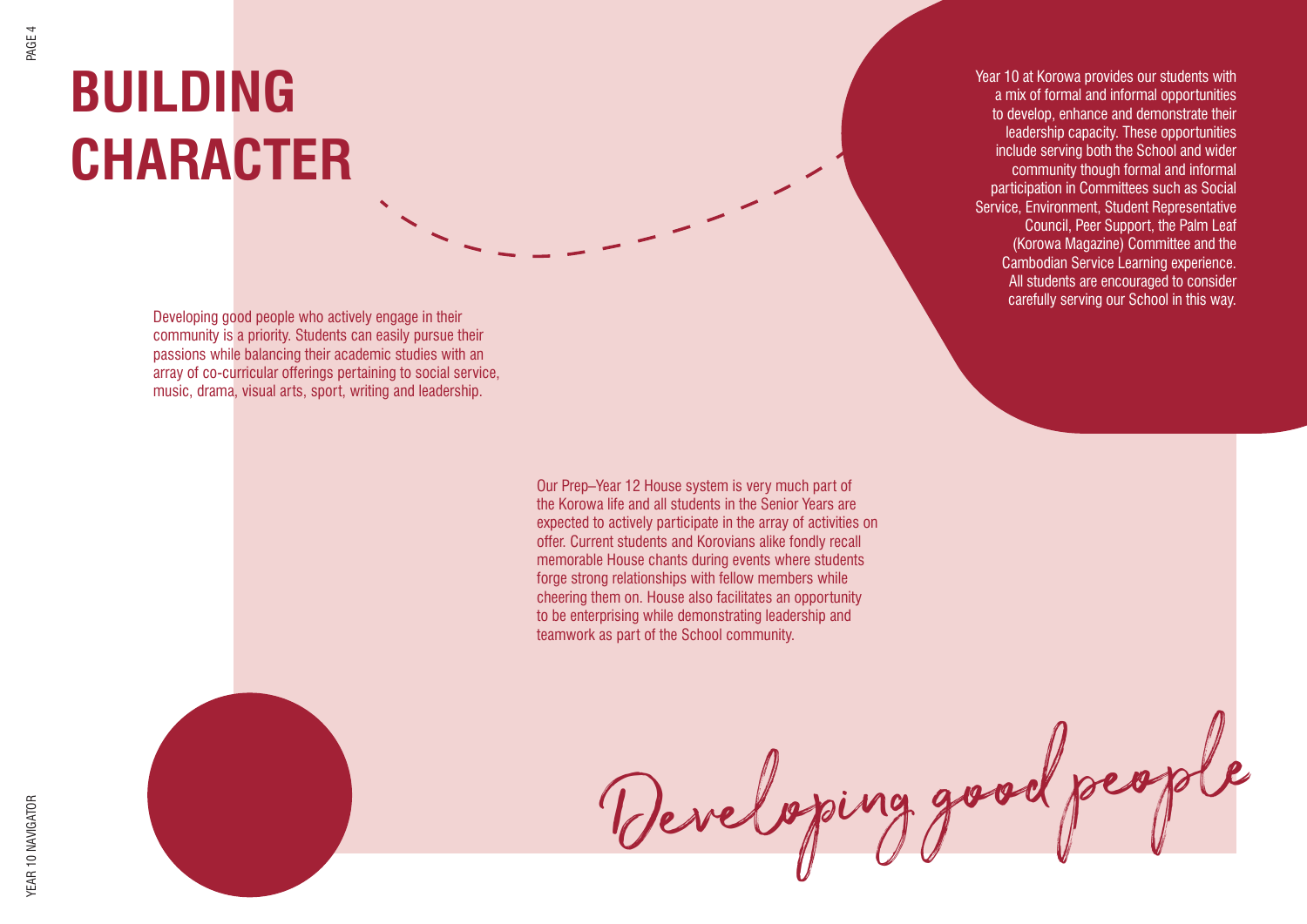Mission, <sup>a</sup><sup>n</sup>d Values

Korowa students want to be prepared for their future, to be ready to thrive in an increasingly complex and challenging world. They want authentic learning experiences that will be relevant in the real world. They are curious and relentless in the pursuit of knowledge and want to make connections between school and life.

At Korowa, our Mission and Values provide the framework to delivering students a holistic education where they are supported to explore their passions, try new things and achieve their best.

### **MISSION VALUES STRATEGY GUIDING PRINCIPLES**

#### Our purpose is to develop selfaware, confident and capable young women who understand their responsibility and capacity to influence the world in a positive way.

At Korowa, we believe in the power of Kindness and the values of courage, respect, integrity and service. Be brave, respectful, honest, generous and above all be Kind.

Korowa's strategy provides the structure to support teaching and learning and the delivery of an outstanding education program.

Key elements:

- The Place to connect
- The Opportunity to excel
- The Challenge to learn

Underpinning all that we do are five overall guiding principles:

- A culture that encourages character and values that equip students to meet future opportunities and challenges.
- Academic excellence within a meaningful journey of rich, diverse, futurefocused and holistic learning experiences.
- Staff are supported to develop their expertise and this commitment adds significantly to our students' capacity to enjoy learning and embark on their chosen pathways.
- A whole School community strengthened by enduring relationships of trust and a shared vision.
- Facilities that enhance the quality of our education and draw us together in celebration of our achievement.

PAGE 5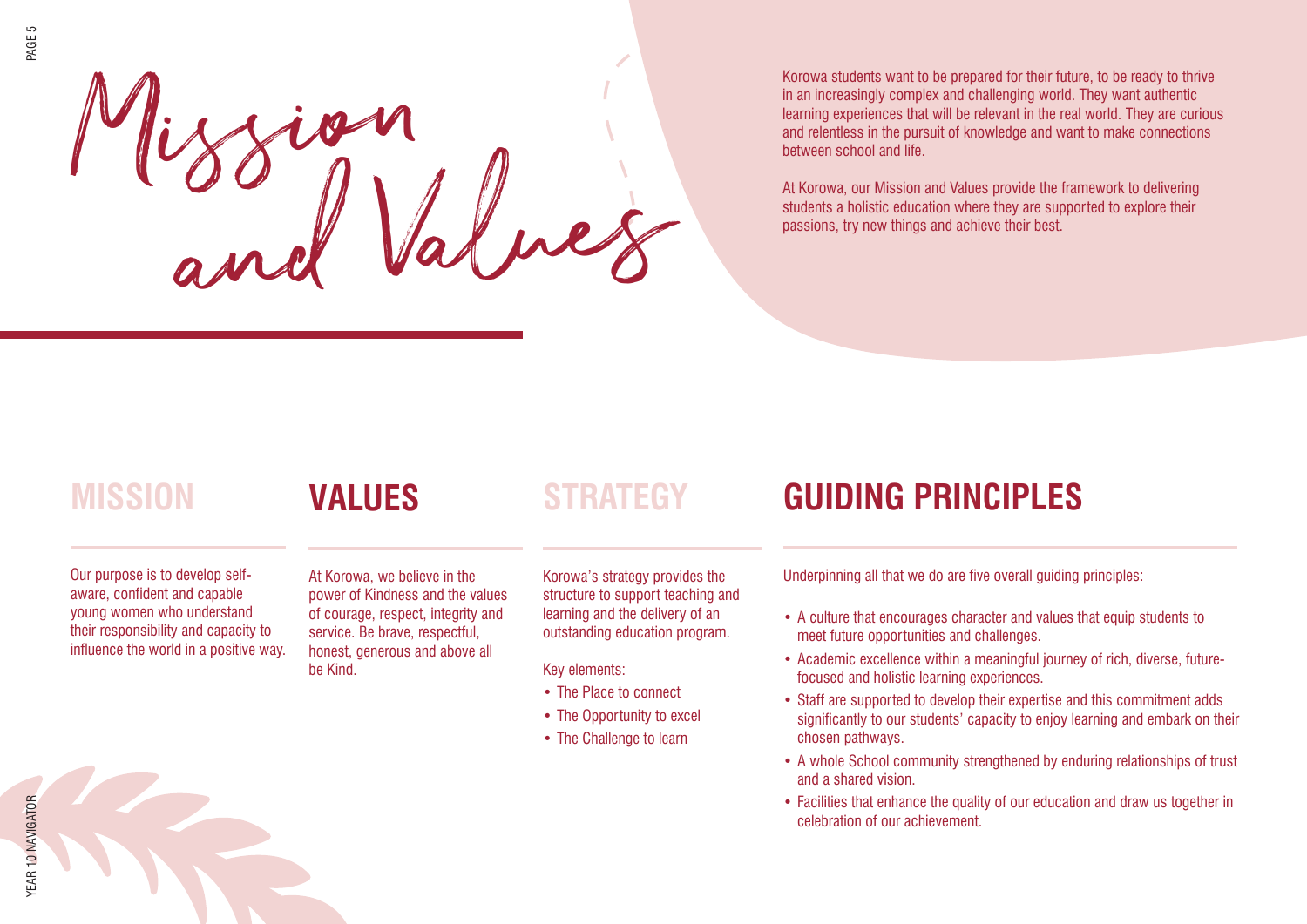

At Korowa, we view technology as a vital tool to support collaboration and creativity. Online tools and programs facilitate transformational teaching and learning. Our staff and students have access to cloud-based programs such as Microsoft Mail, OneDrive, Microsoft Teams and professional

### **ONE TO ONE LAPTOP PROGRAM**

Korowa students and teachers have their own laptop with the most up to date tools and creative software.

Laptops provide the tools to channel student creativity and collaboration which in turn can be translated into prototypes in the STEAM Lab or film through the Media Studio.

### **KONNECT – LEARNING MANAGEMENT SYSTEM**

A platform which supports every individual class with an online page to House resources, communications, online assessment and reporting.

### **LEARNING ONLINE**

A digital toolbox allows students to create, design, collaborate and problem solve.

Tools include: Microsoft 365, OneNote, Stream, Adobe Creative Suite, Minecraft, CAD.

#### **MICROSOFT TEAMS**

2020 has shown us the importance of being adaptable and the value of being able to connect and collaborate anytime, anywhere. This powerful communication tool has allowed us to continue to teach and learn as well as stay connected remotely. Teams will continue to be a character of our classroom in both face to face and online learning into the future.

### **STEAM LAB**

The STEAM Lab at Korowa facilitates hands on creative problem solving through tinkering with robotics and design thinking to develop and engineer prototypes. The STEAM Lab has a range of resources available including robotics. technology such as 3D printers, Virtual Reality systems, laser cutter, electronic equipment and other materials to assist students in bringing their creations to life.

The co-curricular Quest program provides an opportunity for students to work with external experts from industry and the tertiary sector.

### **MEDIA STUDIO**

Set up with a suite of lights, cameras and other related tools, students can engage in developing and producing film in a media studio that replicates an industry standard experience.

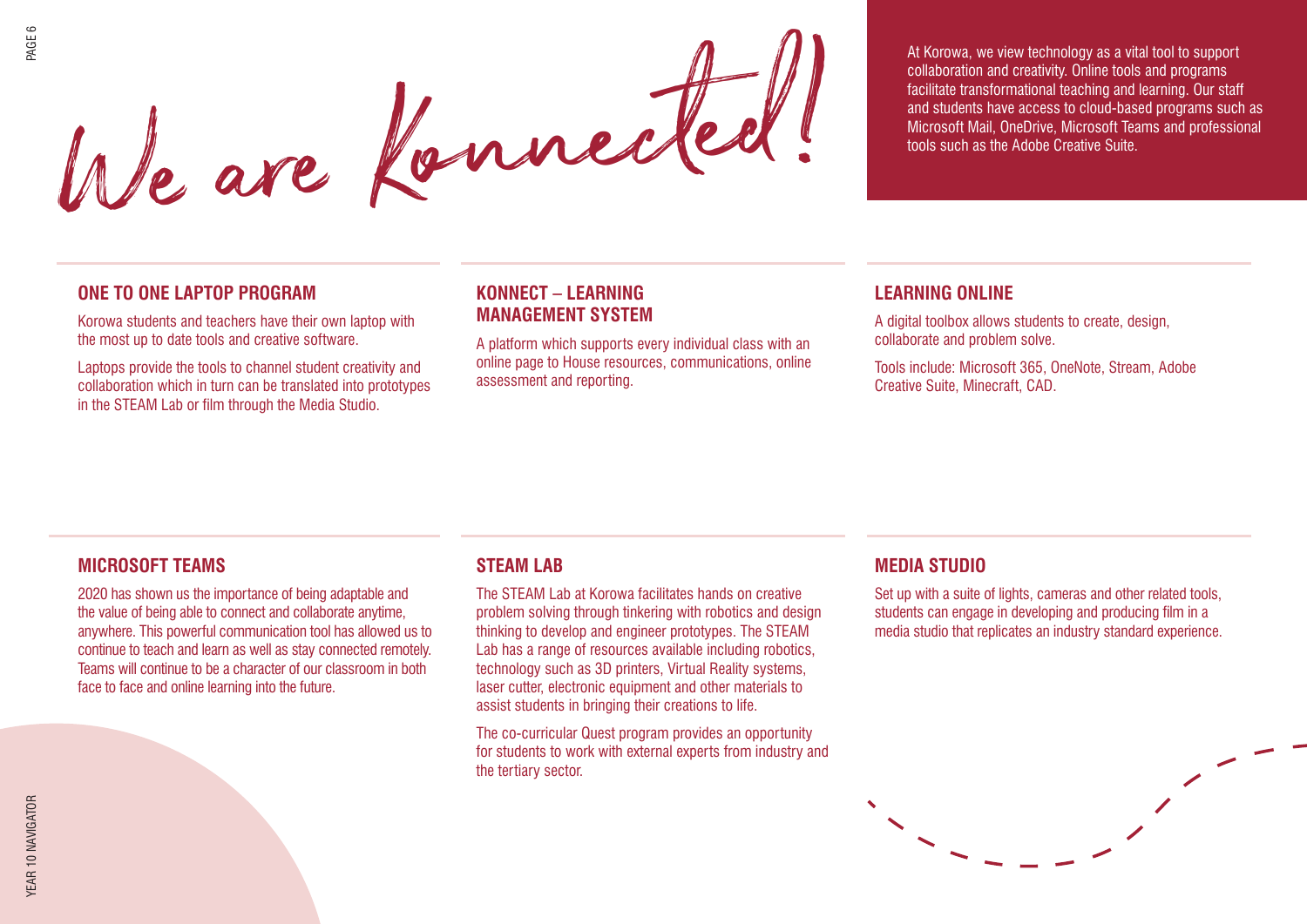# **87 STUDENTS IN YEAR 10 2021** Senior School fol the team

| Total number of courses that students can select from: | $20 +$ Subjects                                      |  |
|--------------------------------------------------------|------------------------------------------------------|--|
| Total number of students enrolled in a VCE course:     | 57 Students                                          |  |
| Postcodes:                                             | <b>Senior School Students travel from 58 suburbs</b> |  |

| <b>4 HOUSES</b> | <b>AKEHURST</b> | <b>CLARKE</b>    |
|-----------------|-----------------|------------------|
|                 | <b>JAMIESON</b> | <b>WILKINSON</b> |

**13 DIFFERENT MUSICAL GROUPS/CHOIRS 33 NETBALL STUDENTS (YEARS 10–12) 30+ CLUBS AND ACTIVITIES 14 GSV SPORTS 51 ROWERS ACROSS SENIOR SCHOOL 30 DEBATERS (YEARS 10–12)**

Getting Involved

| 47 | students taking part in Trek in Year 10                       |
|----|---------------------------------------------------------------|
| 30 | students participated in the Senior School Production in 2021 |
| 64 | students participated in the da Vinci Decathlon (Years 7–10)  |
|    |                                                               |

### **HISTORY:**

Senior School

Honouring the legacy of our Founder Mrs Akehurst and her visionary leadership of providing higher education for girls and instilling a strong sense of self-worth has been celebrated for over 130 years.

In 2020 construction commenced on the new Sports and Wellbeing Centre. This complex will provide students with state-of-the-art facilities including a swimming pool, netball courts, dance studio, PMP studio, pilates space, drama room and cafeteria. It is scheduled to open in early 2022.

PAGE 7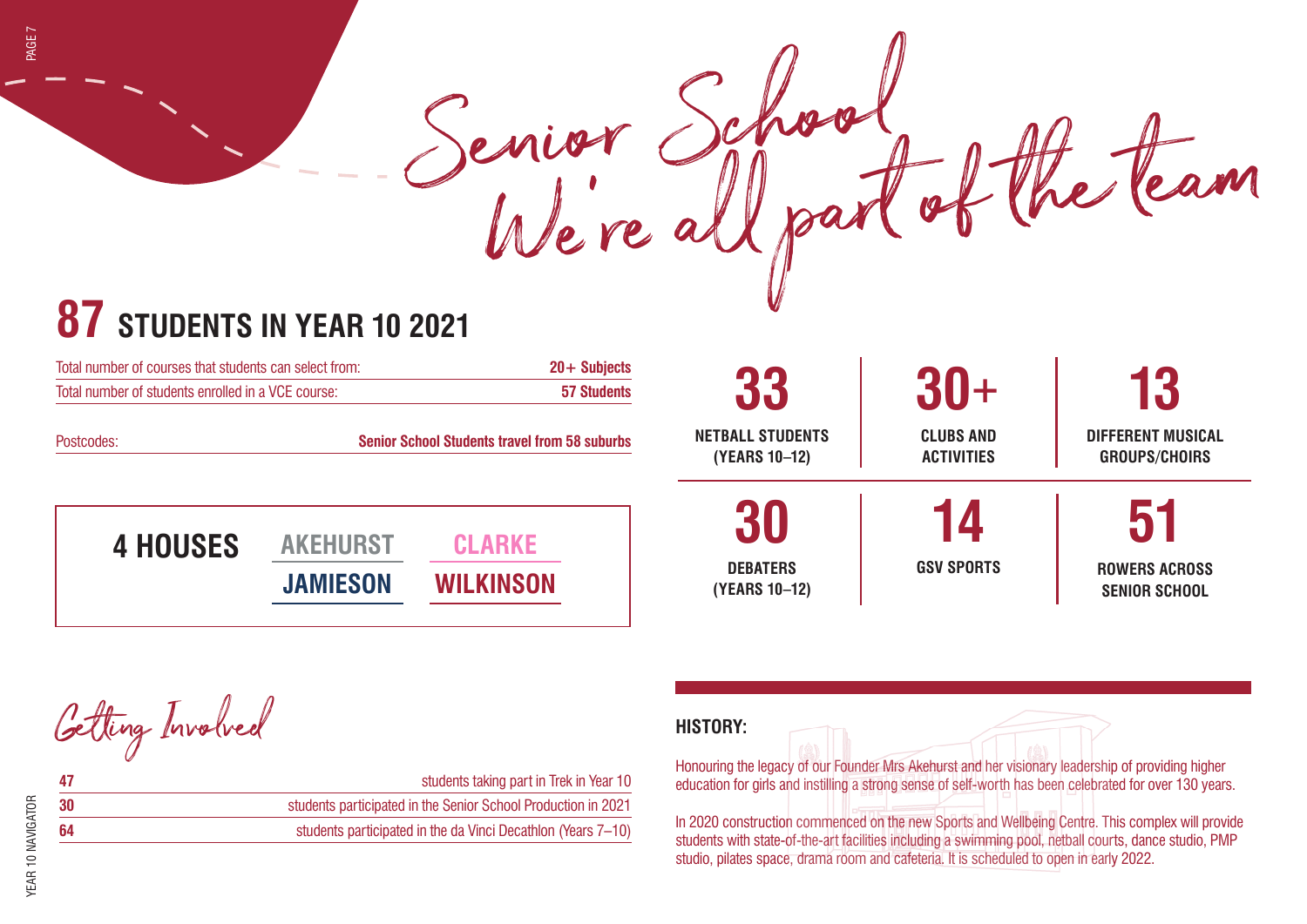

At Korowa we believe in the power of kindness, and the capacity of our students to develop into young people of good character who understand and act upon the need to be brave, honest, respectful and generous to others.

The Year 10 Program which spans the pillars of academic, social/emotional and physical wellbeing, offers a range of experiences through which students can further explore who they are; where they fit in the broader world; how they can influence and improve the lives of others; and most importantly, what kind of young people they wish to become as they journey through their final phase of secondary schooling.

Students are encouraged to take responsibility for their own wellbeing development and growth, by utilising the wellbeing tracking measures available to them, and putting in place positive and proactive practices. Similarly, staff work alongside the students to provide support, encouragement and strategies, throughout the course of the Year 10 journey.

#### **PERSONAL DEVELOPMENT**

As part of the wellbeing curriculum, this program is delivered through a variety of workshops, lectures and interactive sessions that are designed to develop student understanding of the importance of holistic wellbeing and how it contributes to success in life.

### **FAITH STUDIES**

This is delivered through the Chapel Program, which includes important student and community services. This program is overseen by our School Chaplain, and provides opportunities for students to engage with key ideas and issues in an Anglican context.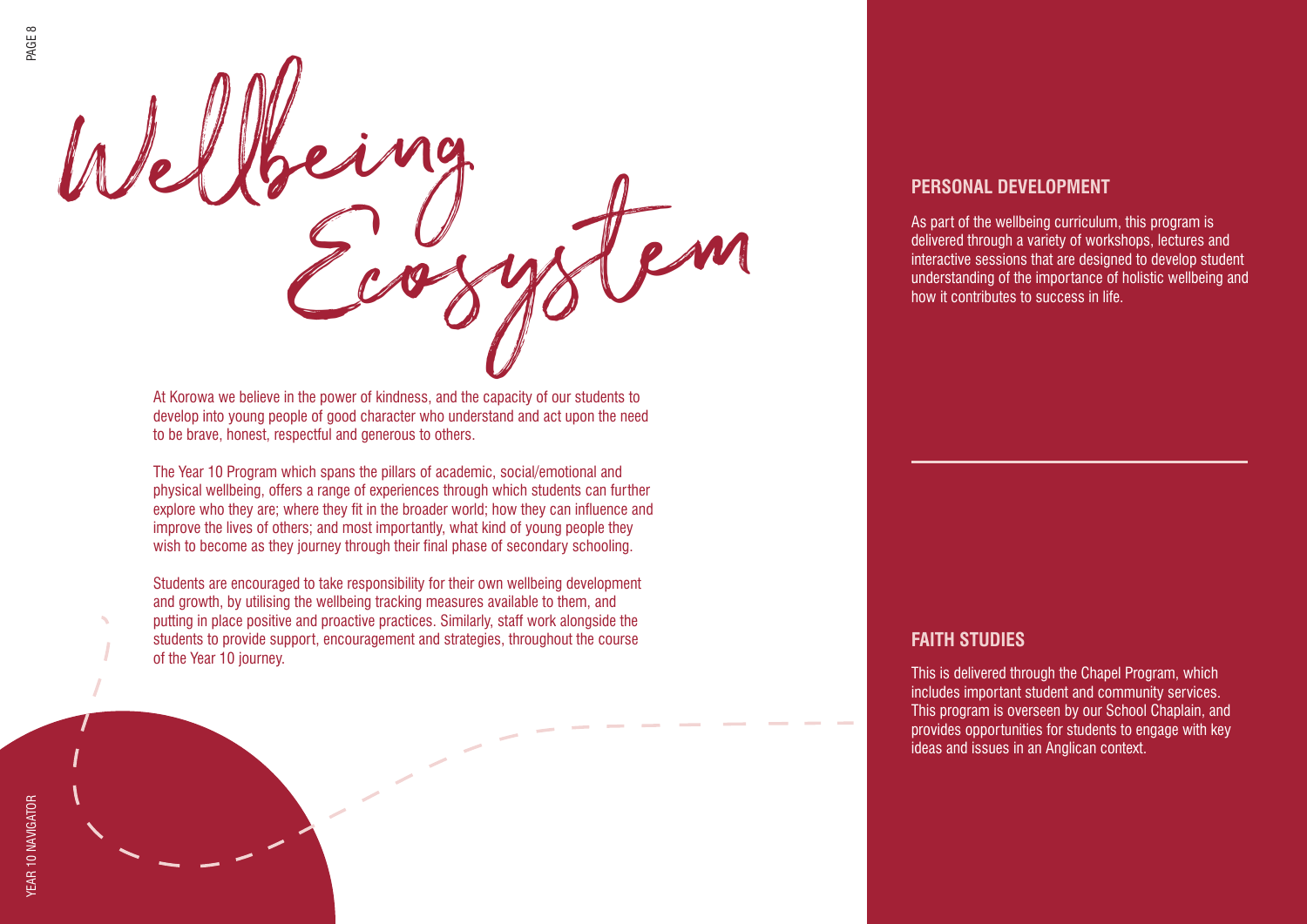#### **SELF CARE CONNECTEDNESS** Self-care involves caring for oneself and adopting strategies that alleviate stress and increase wellbeing. Connectedness is a feeling of belonging. It is about feeling personally accepted, respected, included and supported by others (Goodenow, 1993). Working in partnership with other **COLLAB**<br>
Working in<br>
people to solve problems. It's about open and trusting  $\geq$ communication. rituals mark occasions and transitions. They build shared experiences, connections and a sense of community. Caring for ourselves by engaging in arts, dance, music, crafts, expression and play. Practices which involve thoughtful observation and reflection leading to enhanced self-awareness and spirituality. Characterised by friendly, generous and considerate interactions in tone, body language and content. Approaching others with the warmth of an open-heart and concern for their experience. Treating oneself with kindness during moments of suffering and acknowledging that suffering is a part of life. This involves being open to painful emotions and talking to our self like we would a good friend. **CEREMONIES**  $E$  **CMPL DE KIND CREATIVIT<sup>Y</sup> SELF COM PASSIO VALUES CHARACTER EMOTIO N A L L E A R NIN G** Korowa's HEALTH STRATEGY Korowa's Mental Health Strategy was developed to support our student, staff and families. We recognise that investing in our community's mental wellbeing is paramount for ensuring that our students continue to thrive academically, emotionally, and socially in today's world. The Korowa Mental Health Plan, as illustrated, has been designed to enable the prevention and early intervention of wellbeing and mental health issues in students. This strategy has been integrated through all areas of teaching with a particular focus on the Circle, Community and Crew classes. The strategy explores mental health under three sub-categories: Self-care, Connectedness and Health Practices underpinned by our School values, social emotional learning and character. Self-Care is about caring for oneself and using a range of strategies alleviate stress and improve wellbeing such as contemplation, creativity and self-compassion. Connectedness is about feeling you belong to something, that you are included, accepted and appreciated. We look at this through the climate of kindness, collaboration, ceremonies and connection. Health Practices is the final element of the Mental Health Strategy which examines positive health practices, being physically active, eating well and looking after yourself. Looking after oneself and supporting each other to maintain a healthy mind and body has never been more important.

**HEALTH PRACTICES** Positive health practices are about being physically active, eating a healthy diet, getting enough sleep, and effectively managing stress. Routines are repetitive actions. They create predictabili and can make us feel safe and secure, which helps us to cope with stress. Comprised of sufficient physical activity, nutrition and a **SPATY IN ROUTE**<br> **EQUATIVE** ROUTE **ROUTE**<br>
They create predictions. **HEALTH**

Social connection is about being close to other people and feeling like we belong. Feeling seen, respected, and

Ceremonies and

appreciated. **<sup>C</sup>ONNECTIO<sup>N</sup>**

Psychological flexibility is about being able to adapt to changing circumstances, to balance competing demands, and to

be versatile (Kashdan & Rottenberg, 2010).

**FLEXIBILITY**

**SOCIAL**

balanced diet, and adequate rest and sleep.

Kashdan, T.B., & Rottenberg, J. (2010). Psychological flexibility as a fundamental aspect of health. Clinical Psychology Review, 30, 865-878.

Goodenow, C. (1993). The psychological sense of school membership among adolescents: Scale development and educational correlates. Psychology in the Schools, 30, 79–90.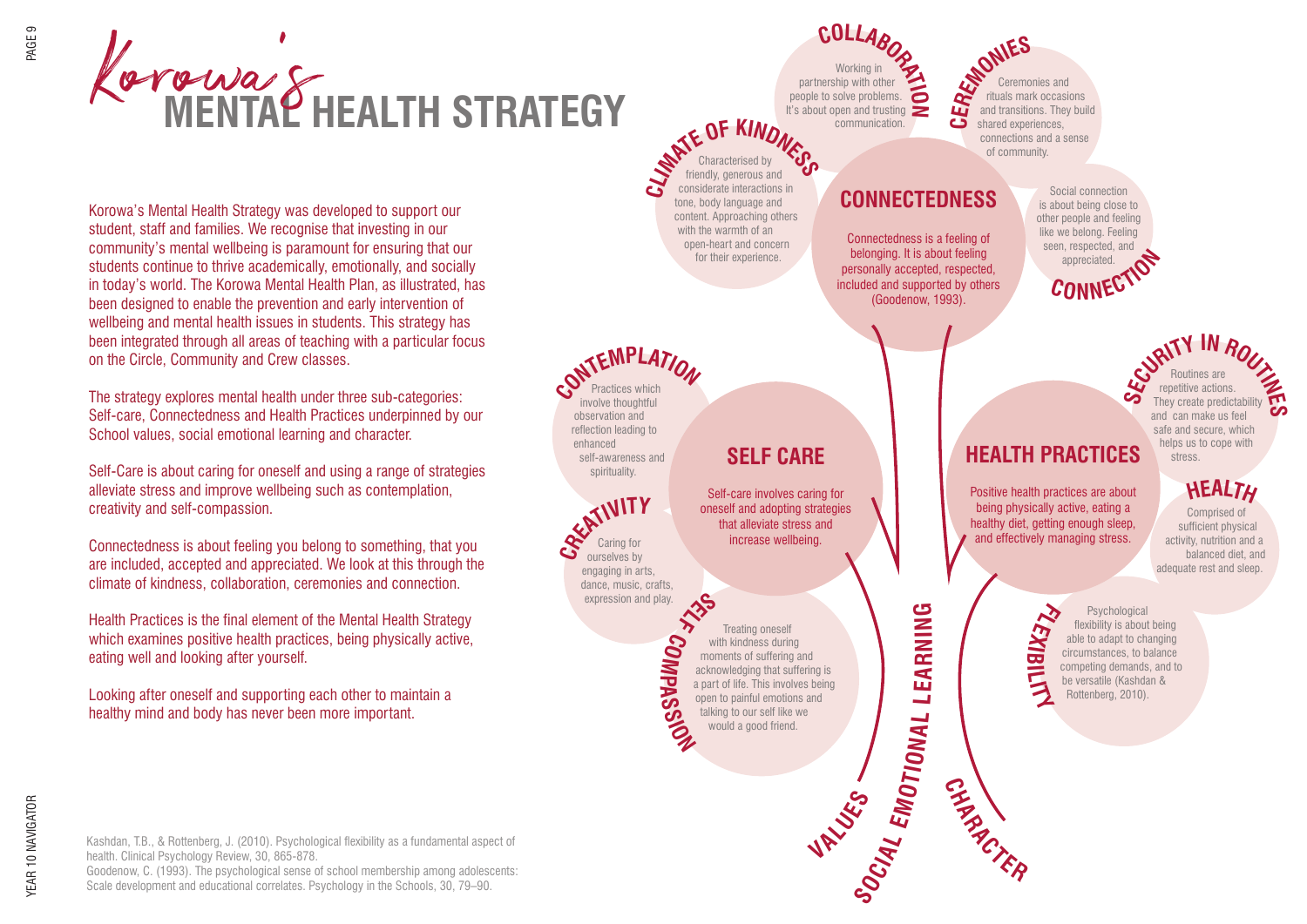$S_{\text{square}}$  Programs are unique to Korowa and equip our young<br>students with the skills and experiences of real life learning<br>classroom. Korowa and experiences of real life learning students with the skills and experiences of real life learning and application that extend them both within and beyond the classroom. Korowa endeavours to create connections within the community and industry to provide authentic experiences for our students.

### **KINGLAKE EXPERIENCE**

The purpose of the Kinglake Experience is to encourage Year 10 students to learn new skills and master old ones, to make decisions, to take responsibility, to practise positive relationships during teamwork, and to have fun. This ensures that every Year 10 student leaves with a greater sense of self confidence and leadership skills to apply as they prepare for their senior years. As part of this program in 2021, all Year 10 students travelled to Kinglake to engage in a range of outdoor challenges and cultural experiences.

### **FUTURE READY**

Agility, flexibility, adaptability and an in-depth understanding of self are key to becoming future ready. Morrisby testing and one on one interviews enhance student awareness of their aptitudes and environments best suited to their learning and career pathways. An understanding of the important role that microcredentials will play in their lifetime is experienced by students who undertake a suite of micro-credentials tailored towards employability skills.

### **PEER SUPPORT**

Year 10 students with a strong interest in developing and applying leadership skills may choose to participate in the Peer Support Program, working during the school day with Year 7 students with whom they foster connections. Students are well prepared by participating in a formal training program created and supported by the Australian Government's Department of Health.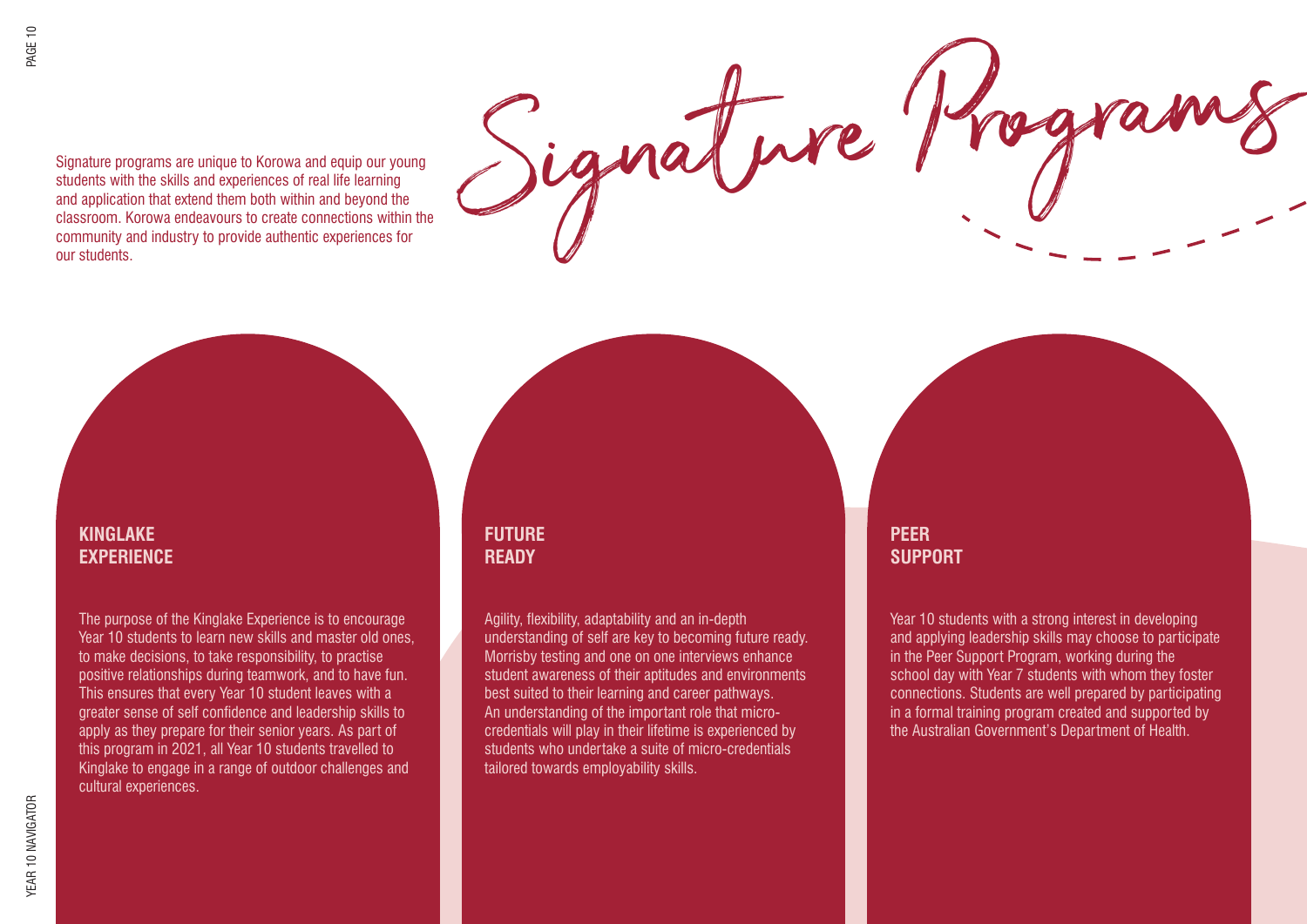### **LANGUAGE IMMERSION**

This four-week Language Immersion Program to France, Germany, Japan and China provides students with a deeper understanding of the differences in day-to-day routines and encourages them to become more open-minded, resilient and confident global citizens. They also develop strong international connections and friendships that can often last a lifetime.

### **CAMBODIA SERVICE LEARNING AND LEADERSHIP JOURNEY**

This two-week journey, is a once in a life time experience that begins six months before students depart for their main destination, Phnom Penh, the capital of Cambodia. This experience allows students to develop an appreciation of the communication and influence skills required to put together a successful fundraising campaign to support our partner school, the Cambodian Children's Fund (CCF). Similarly, students develop their cross-cultural understanding and collaborative skills, when working alongside the CCF students to achieve a shared goal.

### **KOROWA ENTERPRISE**

This program is about Enterprise for good! All Year 10 students will undertake this program in which they think deeply about what it means to use their social capital, communication and influence skills to positively impact the lives of others through service that is meaningful. Students will potentially acquire credentials related to service, influence communication and project management. More detals on p15.

### **KWONG LEE DOW YOUNG SCHOLARS**

Each year high achieving students apply for the University of Melbourne's Kwong Lee Dow Young Scholars' program. Successful candidates attain an early taste of university life as they participate in an array of academic events and activities.

### **FUTURE READY PROGRAM**

At the end of Year 10, students participate in the week-long Life Skills Program delivered within a tertiary education setting. Designed to deliver a hands-on, practical experience, this program provides relevant and real-world skills including resume writing, interview skills, safety in the workplace and first aid. These are skills that students will find valuable throughout their VCE years and beyond.

### **QUEST**

and external mudstry experts within short term<br>programs. Workshops have included engineering the Steam Labor Bronzeller with the Steam Labor.<br>Steam Labor 20 printing reporting and projects, wearable tech, 3D printing, robotics and<br>digital film making experiment with short term programs. This co-curricular program located in the STEAM Lab provides students with access to internal and external industry experts within short term digital film making.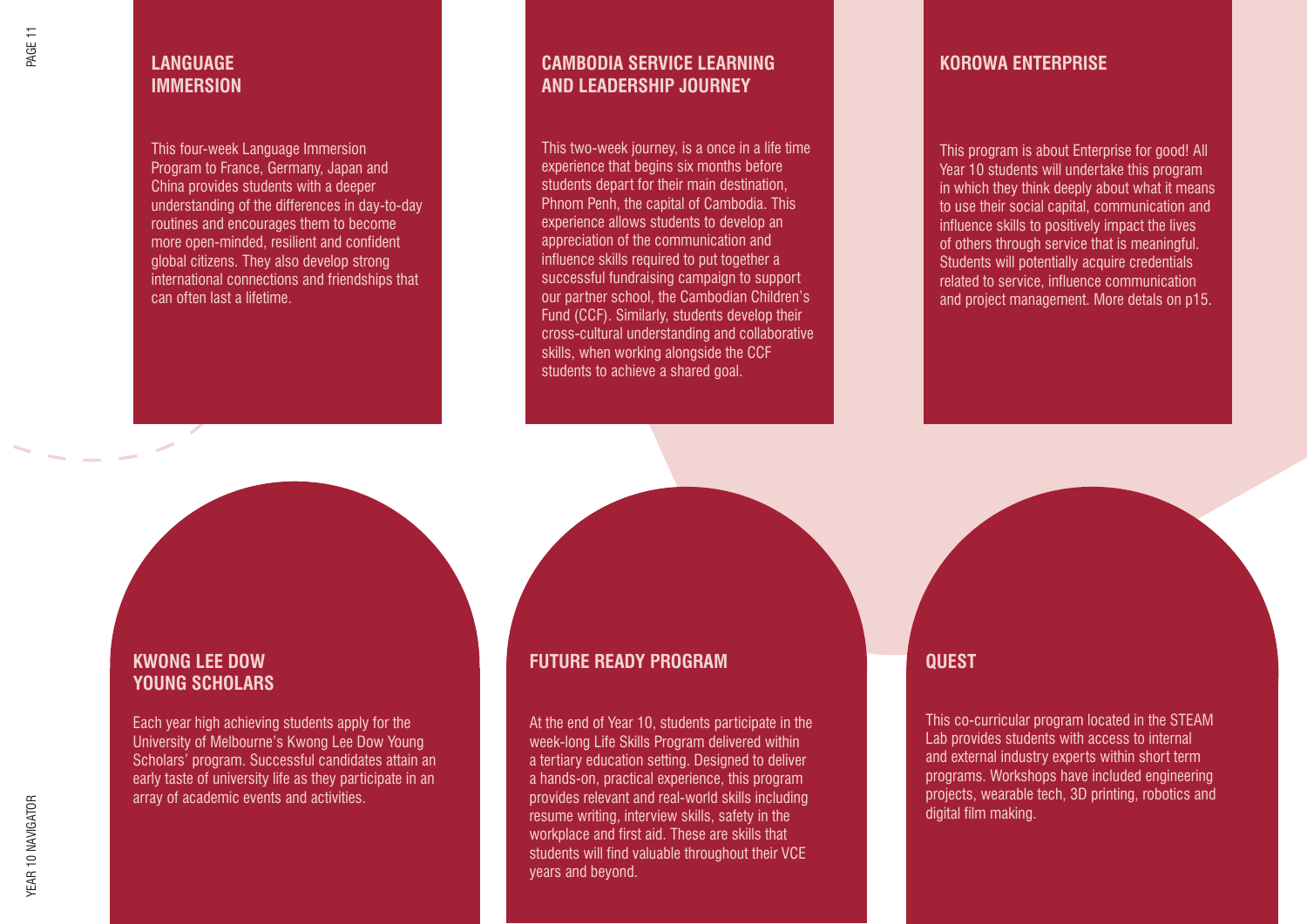Representing the anchor of the northern sky the North Star provides direction and guidance to those who seek a purposeful destination.

### **FINDING YOUR NORTH STAR**

Helping our students achieve their future aspirations in whatever field they choose is central to their learning. An array of academic programs which reflect high quality teaching and learning are accompanied by a range of co-curricular opportunities. Not only do we support students in their academic development but we also see our role as one that supports and guides students as they become good people. Students develop their own leadership and values, explore their passions through co-curricular activities, learn how they can provide service to their community and develop good strategies for maintaining their wellbeing. All of these aspects will serve them well for a lifetime not only professionally but also in their personal lives throughout school and beyond.

Year 10 marks a significant point in students' learning journeys, where they are starting to make more committed decisions to determine their future pathways for learning and potential careers. In the lead up to subject selection, students are supported through careful counselling and discussions with our Careers Counsellor, subject teachers and leadership staff to ensure they are well equipped with information to make decisions about future learning pathways. Some students may decide to pursue a wholly Year 10 suite of subjects while other students who have demonstrated the necessary level of skill and maturity may consider the opportunity to accelerate by engaging in a Unit 1 & 2 subject. The VCE Guide provides further information about available subjects while our Results flyer provides not only details of our Class of 2020 results but also interesting facts about where they went on to study and what course they are now completing.

### **CLASS OF 2020**

**47%** students attained the VCE Baccalaureate, an appellation to the VCE which acknowledges their completion of higher-level Mathematics and a Language other than English.

Cavar

the VCE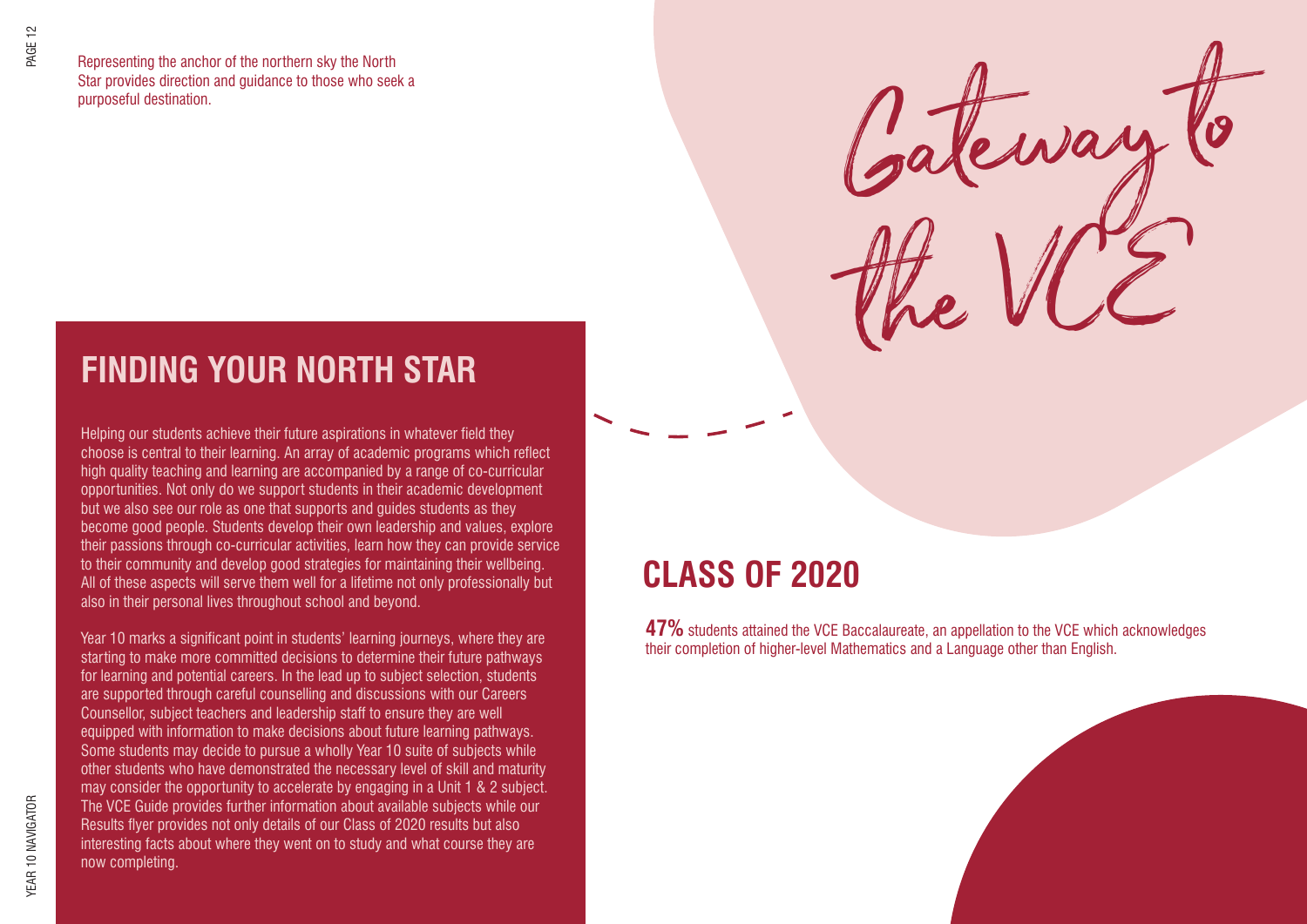### **LANGUAGES**

Express Yourself!

**ENGLISH**

**DRAMA**

**DANCE**

**MEDIA**

**VISUAL ARTS**

**KOROWA ENTERPRISE**

**MUSIC**

### **KOROWA VALUES YOUNG PEOPLE AS INFLUENCERS**

Young people want to make a difference, to address real issues and seek to influence today's decision making at a community and political level. Possessing strong communicative skills and the ability to effectively use technology as a conduit of communication will be vital.

Whilst the advent of technology has enhanced awareness of issues, many young people are not sure how to actively and effectively leverage media which often results in armchair activism where they may simply just agree or share information. We believe young people can be effective communicators and collaborators to create a positive influence about issues they are passionate about.

The range of subjects and signature programs allows students to develop communication skills and build confidence to be a leader.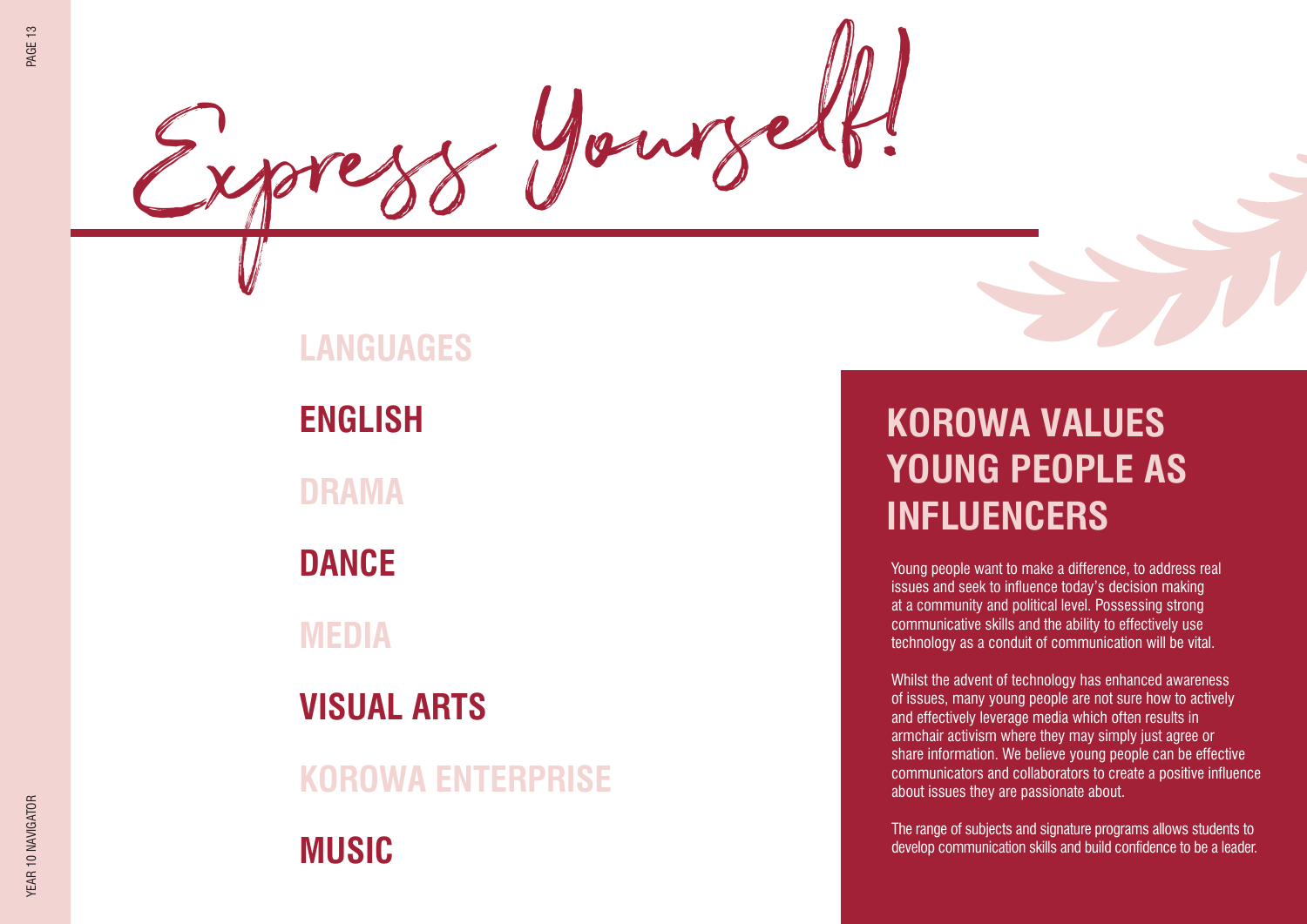# **ENGLISH**

It is through discussion of current issues and concerns, immersing themselves in the world of literature, exploring ideas, views and values of writers, students gain an understanding of themselves as individuals and as members of the global community. It is equally important that students become creators of texts, sharing their voice through the power of the word.

English is studied by all students as either English or English as an Additional Language (EAL).

**English** students consolidate their use of language and literature while extending their understanding of ideas, views, values and issues addressed in complex texts. A focus on a stronger understanding of the difference between evaluation and analysis is a highlight, along with a developing use of the methods for critical comparisons between texts.

**EAL:** The focus is on developing literacy skills so that students can make discerning language and structural choices to suit the conventions of different forms of writing, all in the context of social and cultural issues presented in Australian written and film texts.

# **LANGUAGES**

What does it mean when I learn another language?

With four languages, **Chinese, Japanese, German and French**  to choose from, students are well placed to engage in a highly globalised world.

Learning a new language will contribute to students' development of global competence in understanding and appreciating the worldview of others. They develop an insight into other perspectives and understand the diverse, rich and dynamic nature of the contemporary world.

Students learn to communicate in their chosen language(s) for a variety of purposes in different social and cultural contexts. They learn to understand the relationship between language and culture and how it differs from their own, thus developing an intercultural capability. Students are then able to interact effectively with people from different countries in mutually respectful relationships.

In learning a language, stuudents reflect on their own and others' communication and question their existing ideas and practices in relation to others. In moving between different language systems students develop a strong metacognitive capability.

**VCE Chinese First Language. VCE Chinese Second Language.**  Course information can be found in the VCE Curriculum Guide 2022.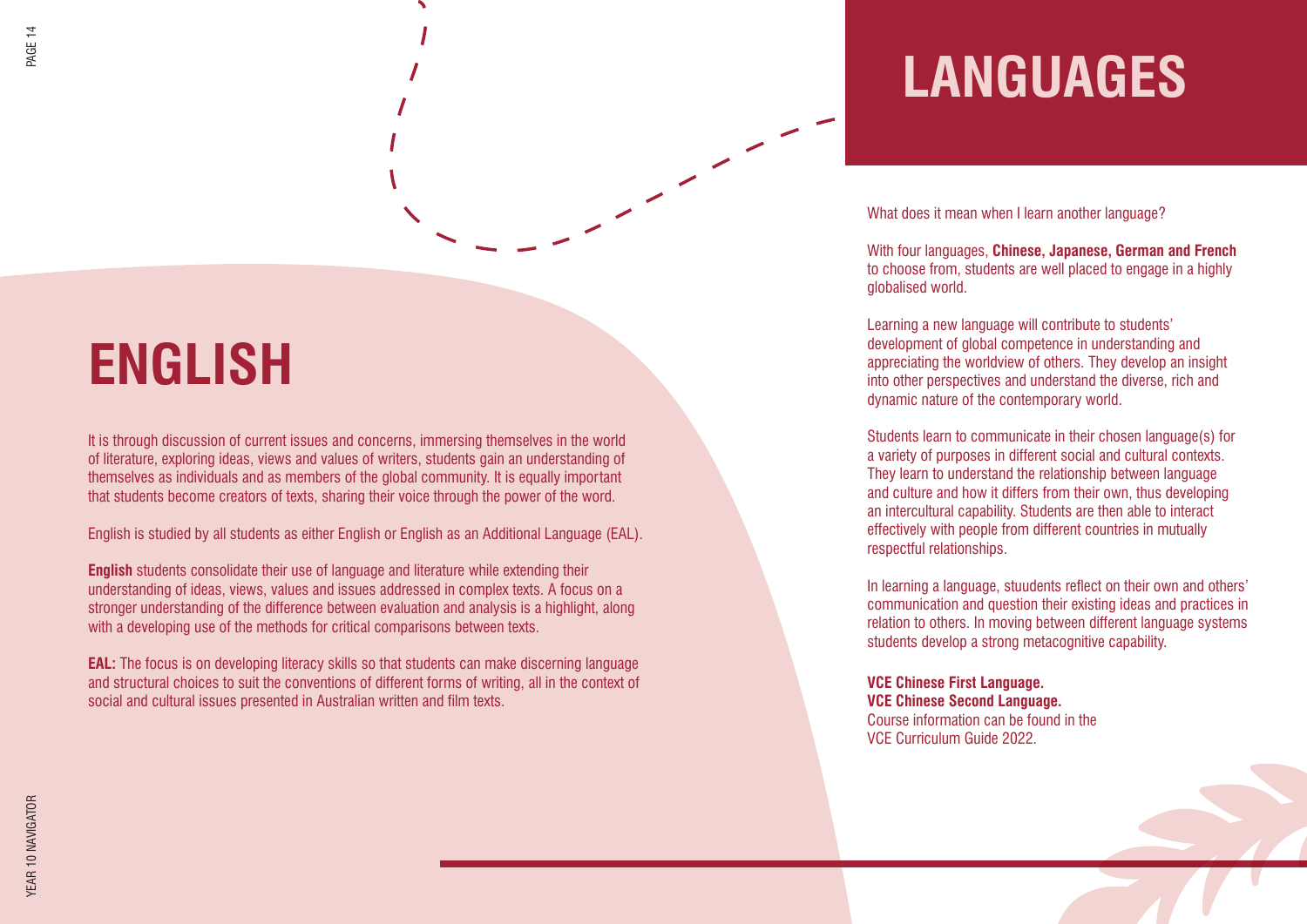Effective communication is the most sought after attribute, that not only successful people share, but is an essential skill in the modern workplace. From effectively pitching an idea to influence an audience to working cooperatively, Drama provides the stage upon which communication, collaboration, expressive skills and creativity are developed as students become innovators and problem solvers. Highly practical in nature this subject is a must for anyone wanting to build social connections, increase confidence and explore creativity.

**Bringing Theatre to Life:** Using an agreed upon scripted play or musical, students choose the production area they want to specialise their skill development in; from directing, set design, make-up, props, costume, lighting, sound, acting and projection, all whilst further developing their collaboration and teamwork skills.

**Creating, Performing and Making Drama:** Creative control is at the heart of this elective where the theatrical conventions of confidence, communication, creativity and problem solving skills are manipulated to play an integral role in informing the making of performance tasks. Voice, movement and gesture are key.

### **DANCE**

Research has proven that Dance can reduce stress and tension from the mind and body. Dance is also great fun and increases muscular development, strength, endurance and motor fitness. Creativity and expression are highly encouraged and embraced, developing students' identity and understanding of self. Being highly practical and collaborative, Dance is a great option for someone who likes collaborating on projects and in groups.

**Just Dance - From Leg Warmers to Jazz Hands:** Students will create choreography of small group and solo pieces exploring different contemporary styles and contexts. Viewing of professional Dance performances and critiquing their peers' creations will also develop students' understanding of the elements of dance composition and technique. Students will work with industry experts to gain insight into the professional dance world/industry

Communication,

### **MEDIA**

In a world where we are constantly immersed in media communication the understanding of how Media is constructed, distributed and interpreted becomes an integral part of educating young minds for success in the 21st century. Comprehension of the complex ways Media forms can manipulate and influence our lives is an essential.

Students in Media Studies will develop skills that will make them creative communicators, adept at recognising representation and using existing and emerging communication technology to create meaningful Media artworks.

A well-equipped and resourced Media Studio affords students the opportunity to develop media products to innovatively express, inform and influence audiences through the medium of TV, film, advertising, print, social media, radio, podcasting, the internet and mobile media.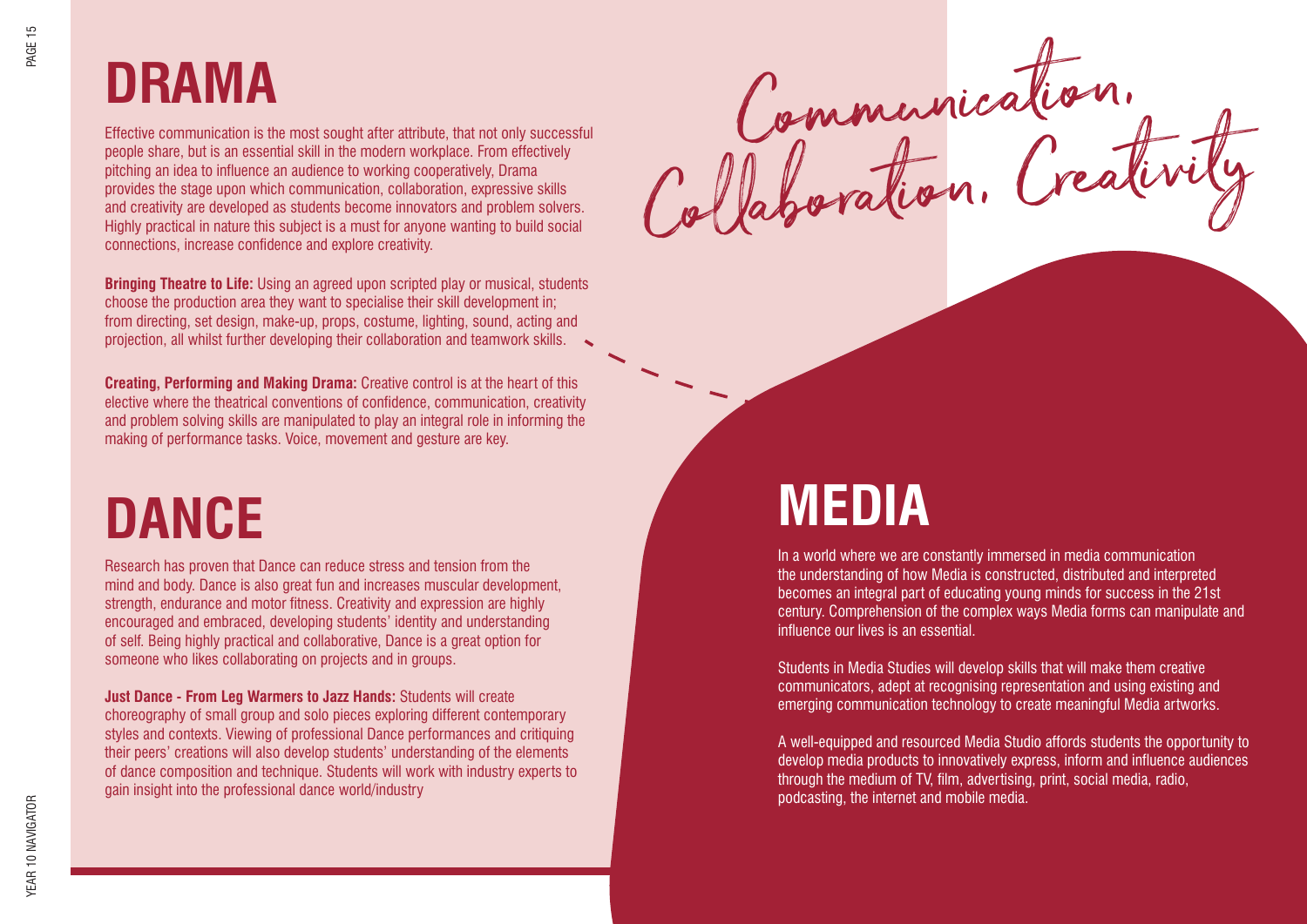# **VISUAL ARTS MUSIC**

'A picture is worth a thousand words'; studying the Visual Arts will give students the skills to find their visual voice. Students experience and develop skills in a broad range of media, such as drawing, painting, printmaking, ceramics, computer-based art, photography, textiles and design through a rich Visual Arts elective program.

The Visual Arts teach students to analyse and evaluate art forms and design from different cultures, times and places. By learning to make connections between visual conventions, practices and viewpoints they develop ways to express visually their own ideas and respond to others. The Visual Arts develops lateral thinking, creativity, spatial awareness and problem-solving skills, essential attributes for navigating our contemporary landscape.

**Ceramics:** Focusing on the contemporary and traditional tactile medium of clay, students learn how to design and construct sophisticated forms such as teapots and large vessels as well as developing their spatial awareness through the creation of figurative or abstract sculpture.

**Art:** 2D art forms such as drawing, printmaking, painting and photography form the basis of a range of studio projects which extend artistic skills, all while having the opportunity to infuse and discuss different cultures, socioeconomic levels and current events through the visual analysis of both historical and contemporary artworks.

**World of Design:** Adobe Creative Suite design applications, along with manual drawing techniques, will allow students to solve a range of design problems in the areas of communication design, environmental design and industrial design.

**VCE Art Unit 1 with Studio Arts Unit 2.** Course information can be found in the VCE Curriculum Guide 2022.

A picture is worth 1 flows and words.

Providing a unique way to communicate, a music education fosters creativity, improved confidence and self-expression while enhancing health and wellbeing. Neural pathways are developed and enhance brain function. Music promotes teamwork and collaboration, within a culture of tolerance and acceptance. Music has always been a vehicle for expressing ideas about injustice, in a non-violent manner, mostly, but not exclusively, through song.

**VCE Music Performance Units 1 and 2.** Course information can be found in the VCE Curriculum Guide 2022.

### **K-SERVICE**

Service is one of Korowa's values and is woven throughout our year level programs as we strive to develop people of good character who contribute to their community. Industry and tertiary providers seek applicants who demonstrate this value.

Our Year 10 signature program **K-Service** provides students completing electives with time to dedicate to sustained service action through self-selected service projects, **Dance for a Cause, the Duke of Edinburgh program** or service work associated with the organisations we currently support in **Timor-Leste, Bangladesh or Cambodia**. Students who successfully meet the set criteria will be able to attain a Level 2 Korowa Credential in Service.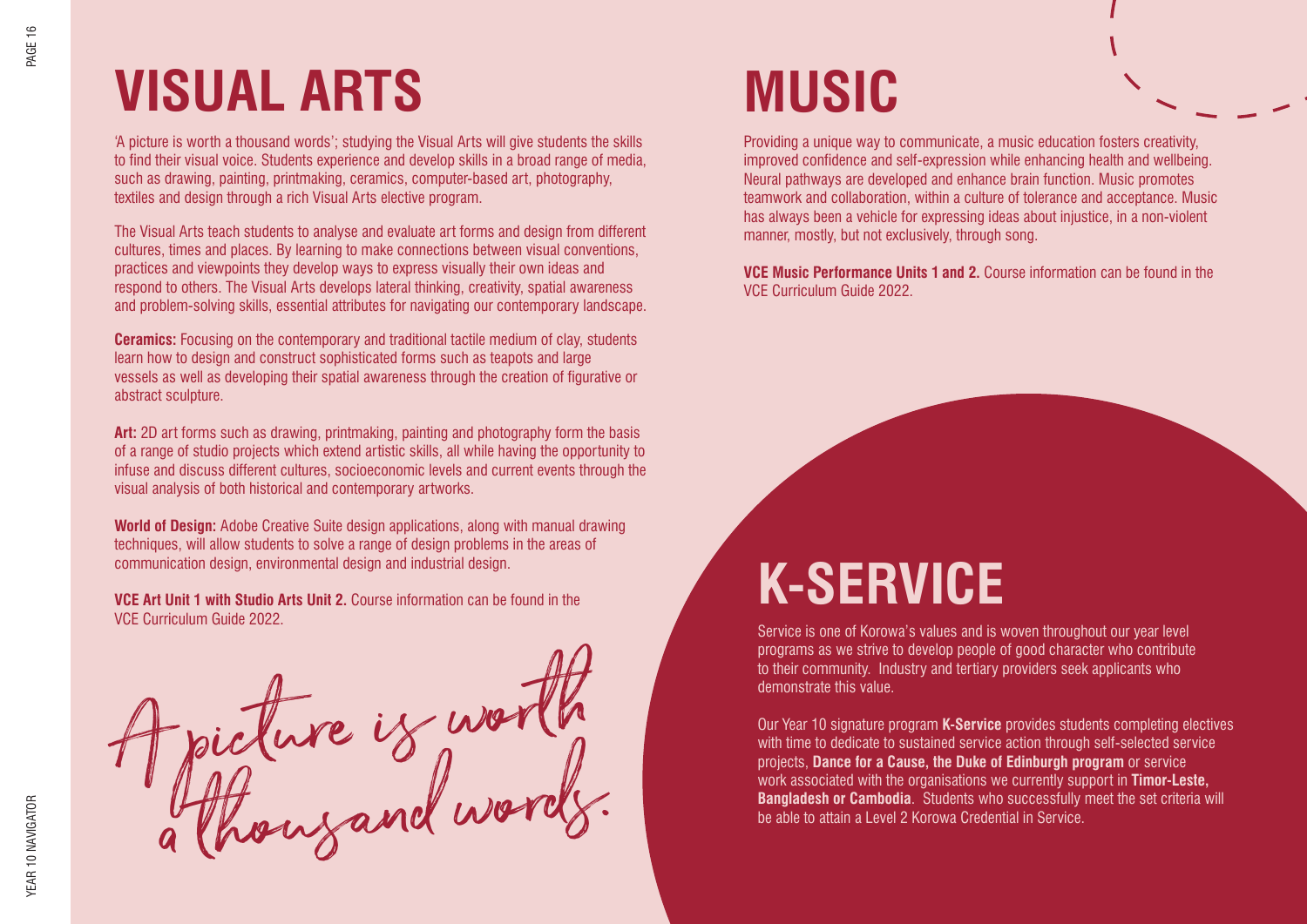### **WHY IS STEAM SO IMPORTANT?**

Technology, Engineering, Arts and Mathematics) to address the challenges of our present and future. These disciplines are instrumental in establishing a high degree of innovation, design, problem finding and solving, and creativity. Equipped with the latest technology and design tools, a language of coding, and a firm understanding of science and technology, who knows which of our students will discover; the next breakthrough for a pandemic cure, medical innovations or even solutions to mitigate climate change.

While traditionally study and careers in STEAM have been male dominated, it is essential that our students, as young women are encouraged, feel supported, confident and capable of moving into these career pathways.



**GENDER DISTRIBUTION ALSO DIFFERS GREATLY BASED ON INDUSTRY.**



**LESS THAN ONE IN FIVE SENIOR RESEARCHERS IN AUSTRALIAN UNIVERSITIES AND RESEARCH INSTITUTES ARE WOMEN.** 

**ONLY 16%**

**OF THE QUALIFIED STEM POPULATION ARE WOMEN**

**ONLY ONE IN FOUR IT GRADUATES ARE WOMEN.**

**ACROSS ALL SECTORS, WOMEN REPRESENT ONLY** 

**27%**

**OF THE STEM WORKFORCE**

**FEWER THAN ONE IN 10 ENGINEERING GRADUATES ARE WOMEN.** 

**WHEN ASKED WHAT TYPE OF CAREER THEY WOULD LIKE TO HAVE IN THE FUTURE, TWICE AS MANY MALE STUDENTS ASPIRED TO A STEM-RELATED CAREER THAN FEMALES. 41% MALES. 20% FEMALE.**

### Source of info:

STEM from the Office of the Chief Scientist's Australia's STEM Workforce

https://www.science.org.au/files/userfiles/support/reports-and-plans/2019/gender-diversity-stem/women-in-STEM-decadal-plan-final.pdf https://www.industry.gov.au/data-and-publications/advancing-women-in-stem-strategy/snapshot-of-disparity-in-stem/women-in-stem-at-a-glance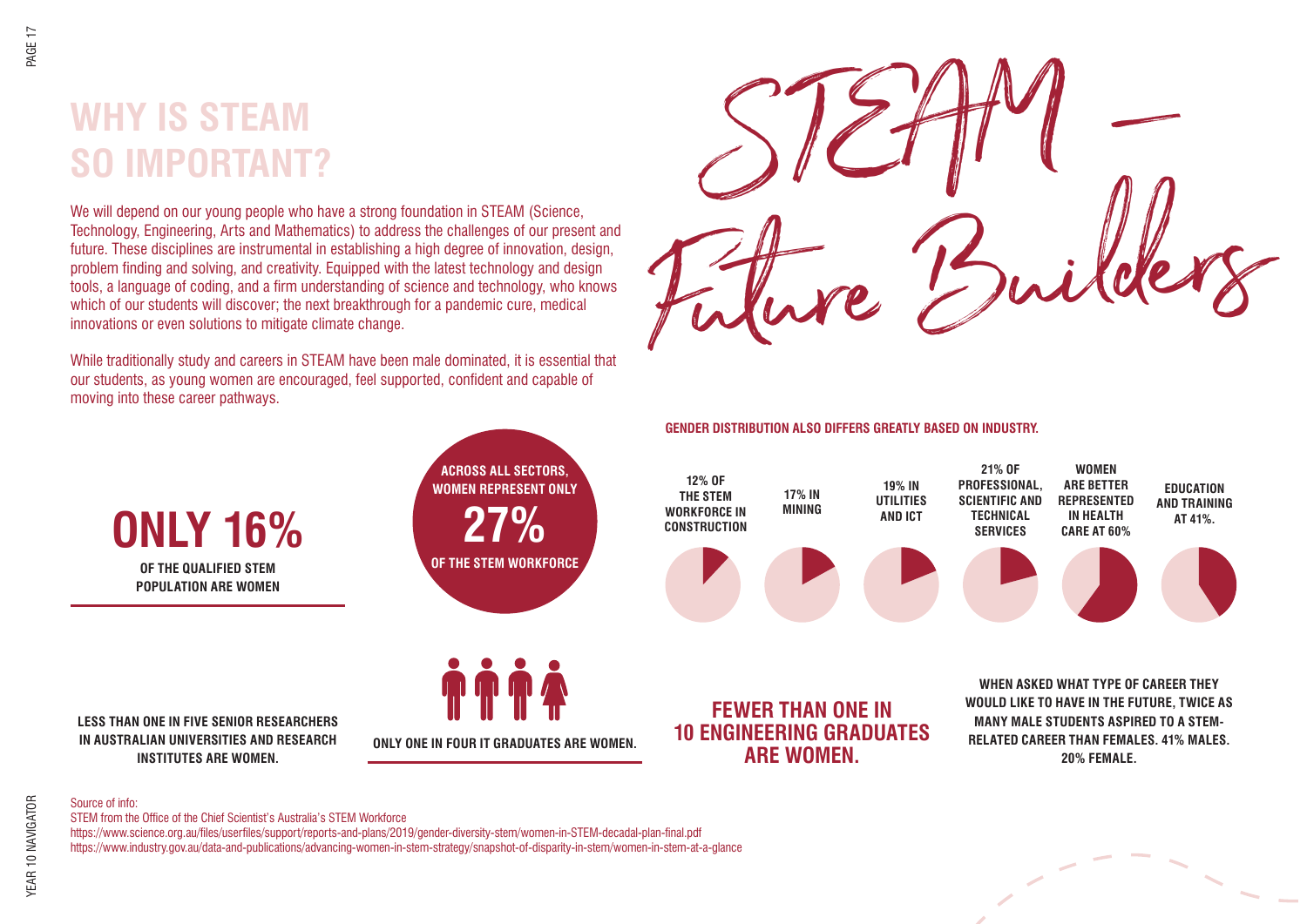Achievements in STEAM

**Goethe Institute Enterprise Awards – our Year 10 German language students in 2019 engaged with German company SAP to develop an array of innovative inventions revolving around the concept of sustainability. The Korowa group of students that developed a refrigerator app won the international competition.**

### **RECOGNITION AND ACHIEVEMENTS IN STEAM AT KOROWA**

In 2018, ten Year 9 and 10 students travelled to the **7th Shanghai International Youth Science & Technology Expo and 'Science & Technology Stars of Tomorrow'** to present original designs for a mobile app to support dyslexic adolescent students and a portable classroom for disadvantaged communities. The two teams of Korowa students attained first and third place awards for their respective projects. The teams of students from the Shanghai conference returned to Australia to run workshops for teachers and students from across Victoria at the 2018 It Takes A Spark! Conference, leading workshop participants through the design process to enhance their projects.

In 2019, a Korowa student was invited by the **Australian Mathematics Olympiad Committee** to attend Summer School, and subsequently invited to sit the Australian Intermediate Olympiad Paper. This is an honour given to very few in the country.

In 2019, a team of three Year 10 students reached the finals in the **Monash University WISE**  (Women in STEM and Entrepreneurship) program with their design prototype.

In 2020, a Year 10 group of students completed a group project for the **Microsoft AI (Artificial Intelligence) For Good Challenge.** Their idea was to create an 'InfoRobo' artificial intelligence solution to deliver unbiased information about political issues and candidates to disadvantaged members of the community. They were selected as a finalist and were placed 4th overall in the Year 10-12 section of the competition.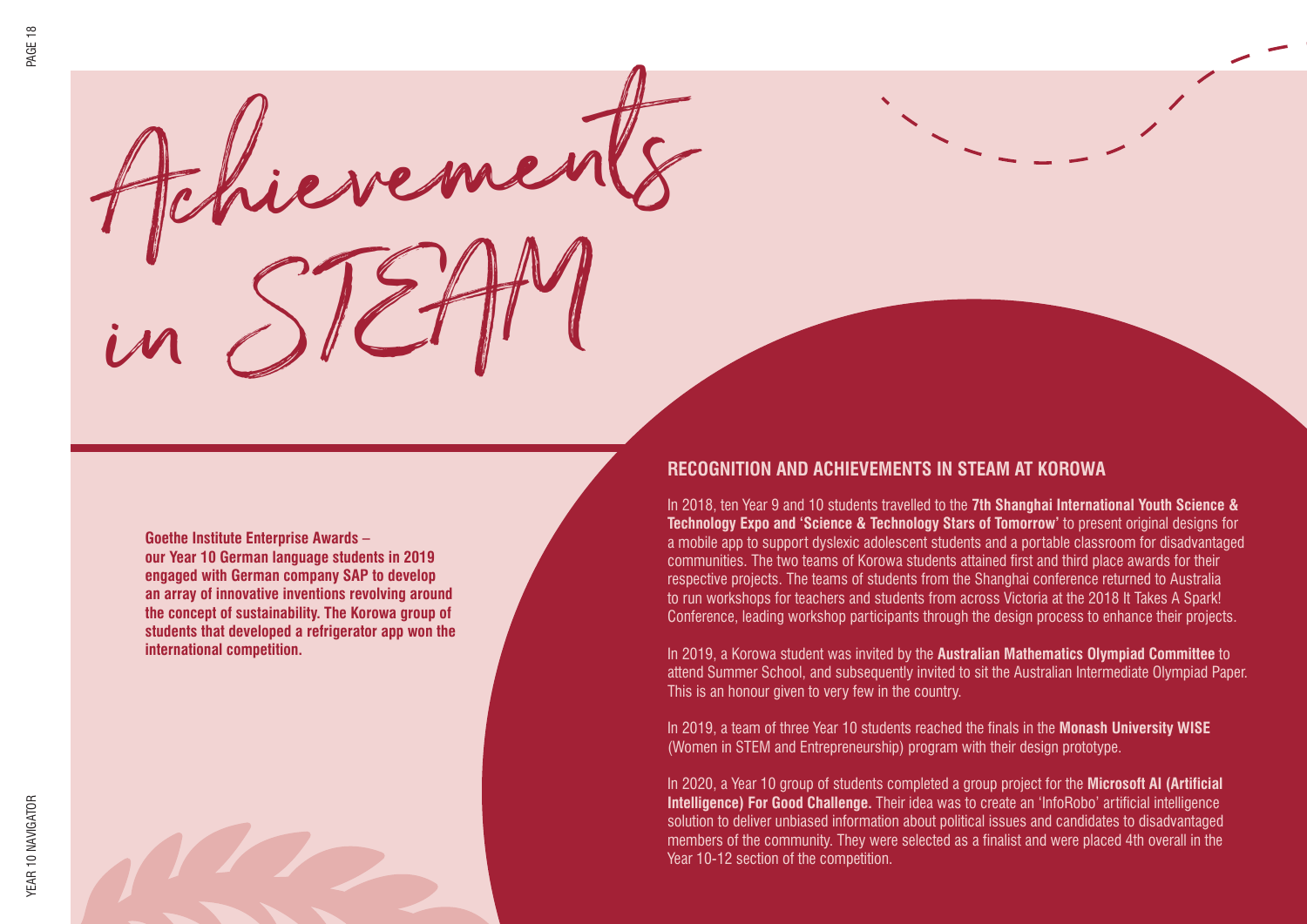# **MATHEMATICS**

Mathematics courses support and challenge each student, to enable them to explore their potential and, through a level of curiosity and satisfaction, develop a liking of the subject. This may take different forms for individual students, but it is fundamental that every student has the opportunity to be extended in their own way. Mathematics assessments are designed to prepare and enable success for every student.

Carefully guided by assessment data and recommendations by staff, the Head of Department will determine the appropriate class for each student. The three Maths class options are: **10 Mathematics; 10A Mathematics or VCE Mathematical Methods Units 1 and 2.** 10A Mathematics is the prerequisite for VCE Maths Methods, while 10 Mathematics fulfills the skills required to progress to VCE General (Further) Mathematics.

At present one third of our students choose to pursue Specialist Mathematics (highest level) in VCE, which is around three times the average in single sex schools, and six times the average in co-ed schools.

### **VISUAL ARTS**

The essence of Visual Arts is creativity, a vital ingredient for STEAM education. Our Visual Arts program stretches the minds of our students through their exposure to the creative thinkers in our contemporary world. This builds their awareness of the breadth of responses to a singular concept and encourages lateral thinking and problem solving in their own artistic practice as they gain skills in a variety of media. The ability to visualise space underpins the three-dimensional arts such as ceramics, as students move from conceptual design to actualisation of their construction. While the use of a broad range of computer-based programs taught as part of design subjects provide our students with a rich digital tool box to apply across the STEAM program. The study of the Visual Arts equips our students with the skills and thinking practices to be the innovators of the future.

Electives include **Ceramics, Art, World of Design.** Refer to page 15 for further details. **VCE Art Unit 1 with Studio Arts Unit 2.** Course information can be found in the VCE Curriculum Guide 2022.

### **TECHNOLOGY PROGRAMS**

Students can elect to take part in **Digital Design: Gamified Science.** Students bring the principles of Science and technological design together in this new course. Students develop their skills in programming using  $C#$  to design and develop a prototype of a game or simulation which creatively engages the audience in the communication of an abstract scientific concept or principle that they research to extend their understanding of beyond what is introduced in core science. Students will have the opportunity to progress along the Computational Thinking micro-credential based on the programs they design and develop.

# **SCIENCE**

Underpinning each of the elements of STEAM, Science at Korowa provides students with the conceptual frameworks which they can apply to inspire the designed solutions they create to address global issues. Through their exploration of Biology, Chemistry and Physics, students develop their capacity to analyse, critique, refine and incorporate engineered aspects such as biomimicry, mechatronics, materials and structures, and chemical pathways and yield optimisation.

Students represent their abstract understanding analytically and diagrammatically, while group challenges facilitate collaboration in order to ideate, develop, test, refine and evaluate designs through structured cycles of evidence-based feedback. Designs are augmented applying the technology such as Lego robotics and CAD modelling, while creatively representing their products. Mathematical modelling assists in justifying predicted impacts.

Opportunities exist beyond the classroom where students who have an interest in experimental investigation or invention are encouraged to participate in the CSIRO CREST Awards Program. By addressing a real-world problem they identify, students are mentored towards conducting their own original research or product development which has a measurable impact on societal progression.

**VCE Biology Units 1 and 2.** Information can be found in the VCE Curriculum Guide 2022. **VCE Psychology Units 1 and 2.** Information can be found in the VCE Curriculum Guide 2022.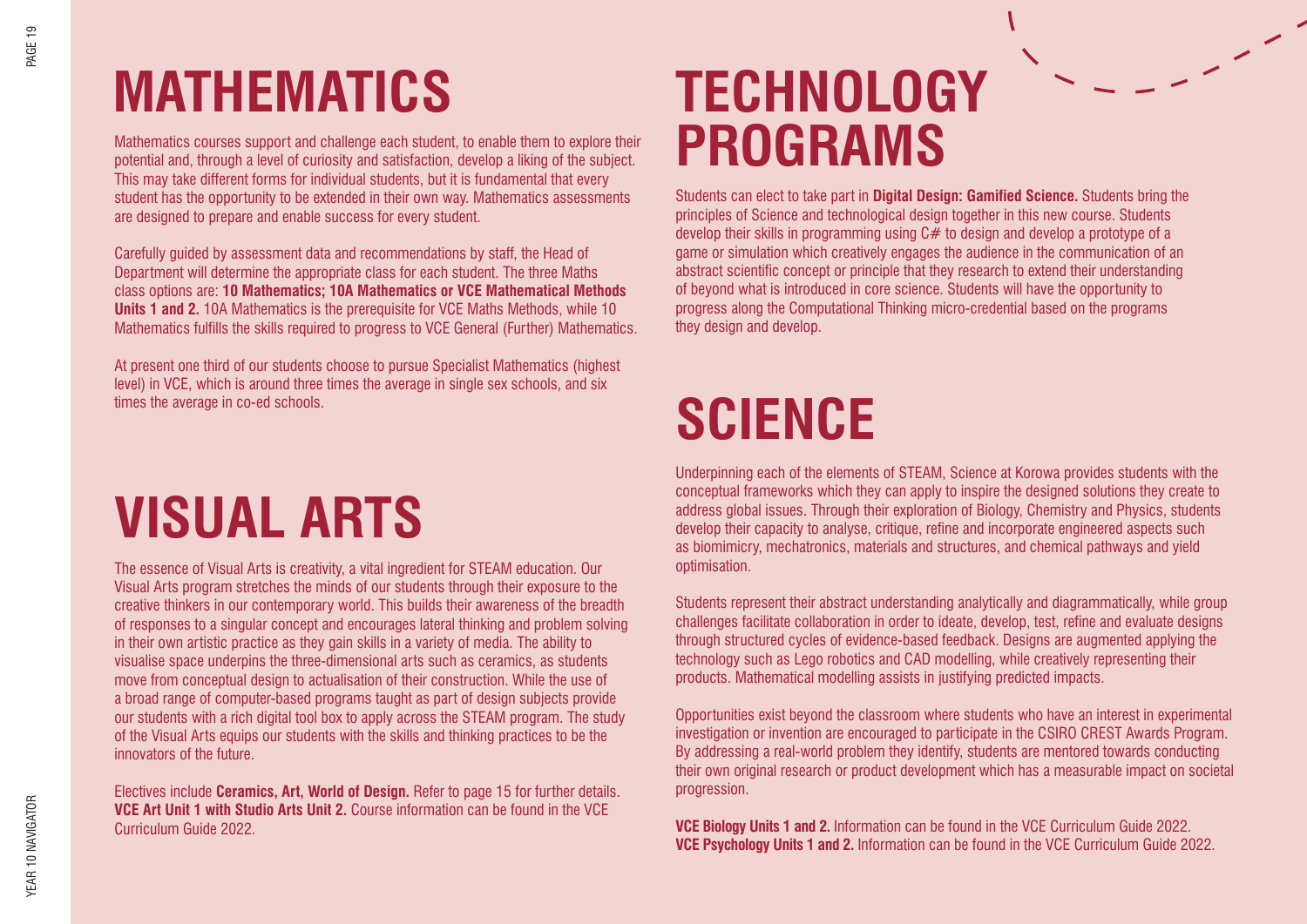

Knowledge Architects are visionaries who interrogate the lessons of both past and present to imagine and ultimately build a better future for all. Since ancient times, students of the Humanities have been at the forefront of our most complex and important debates about issues of social, cultural, economic, ideological and political significance. The lenses of **History, Politics and Commerce** provide an understanding of the problems, motivations and moral complexities of the human condition that inform humanity's actions in the face of local, national and global challenges. These challenges include our need to balance economic interests with climate crisis, unpack truth from fake news, maintain transparency in our major corporations and democratic processes, maintain ethical decision-making within our consumerism and scientific endeavour, and remain vigilant in the face of injustice, racism and intolerance. An examination of these subjects encourages individual reflection, intercultural awareness, empathy and an appreciation for the beauty and power of knowledge. All courses within this domain are living, breathing subjects which are adapted to meet contemporary needs. In studying these subjects students develop transferable skills which are highly sought and prized including the ability to write, argue and research.

#### **The Holocaust: Humanity's Failure:**

This thought-provoking course provides a platform for students to come to terms with this complex historical phenomenon where six million Jewish people were robbed of their lives while ordinary citizens either watched silently or willingly collaborated. This course will challenge, it will confront but it will offer hope and demand eternal vigilance.

**VCE Australian and Global Politics Units 1 and 2.** Course information can be found in the VCE Curriculum Guide 2022.

Industry Shapers *Entrepreneurship is an inherently human and creative act that builds something of value or meaning from spartan beginnings. It requires hard work and dedication, idea and solution generation, a willingness to take risks and the ability to relentlessly pursue a vision with passion and integrity. Industry shapers have the ability to change the way we live and work. They shape social and economic well-being and can even change the fate of nations. Courses in this domain provide critical skills and tools to prepare students to own their own business, help existing organisations and social enterprises to locate and fill market gaps, develop leadership skills, or move into public policy.* 

**Thinking Critically with Commerce:** Commerce is comprised of activities involved in the exchange of goods and services, locally and internationally. It is this exchange that determines the fate, economic and social wellbeing of nations. Students will examine the cultural, economic, political, legal, accounting and environmental forces that interplay here within Commerce.

**VCE Business Management Units 1 and 2.** Course information can be found in the VCE Curriculum Guide 2022.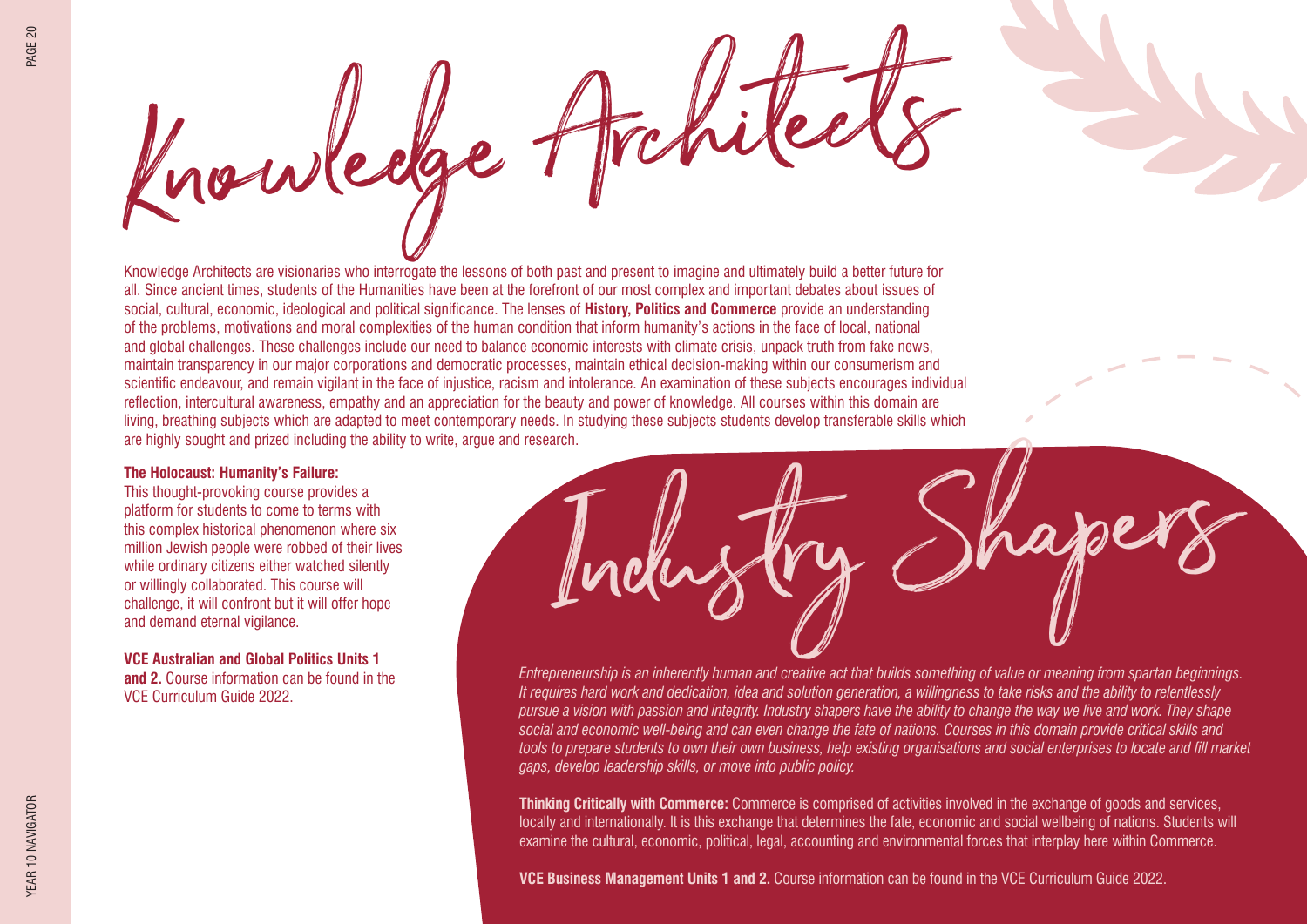PAGE 21

**Body in Action:** How do the different systems of the human body work during physical activity? Muscular, circulatory, respiratory and energy systems will be the focus of this course.

**Food by Design:** Food systems in contemporary Australia – how food comes to one's plate; the role of family in shaping food knowledge and environmental/ethical issues will be the focus of students' learning as they simultaneously develop their food skills in the kitchen.

**Performance and Lifestyles:** Knowledge of fitness components and the principles of training, including basic biomechanical principles, will be explored to understand the link with how these factors influence physical performance.

**VCE Food Studies Units 1 and 2.** Course information can be found in the VCE Curriculum Guide 2022.

Developing and maintaining a healthy lifestyle is vital in today's modern world. Crafting sustainable solutions with a low impact on the Earth is a priority in our program development. Creativity, collaboration, communication, problem finding and solving are all characteristics of subjects that sustain a healthy lifestyle. All students participate in **Physical Education and Health**, these programs together with electives on offer establish healthy habits, routines, nutrition and wellbeing strategies which last a lifetime while building resilience, comradery and collaboration.

Aime of Wellness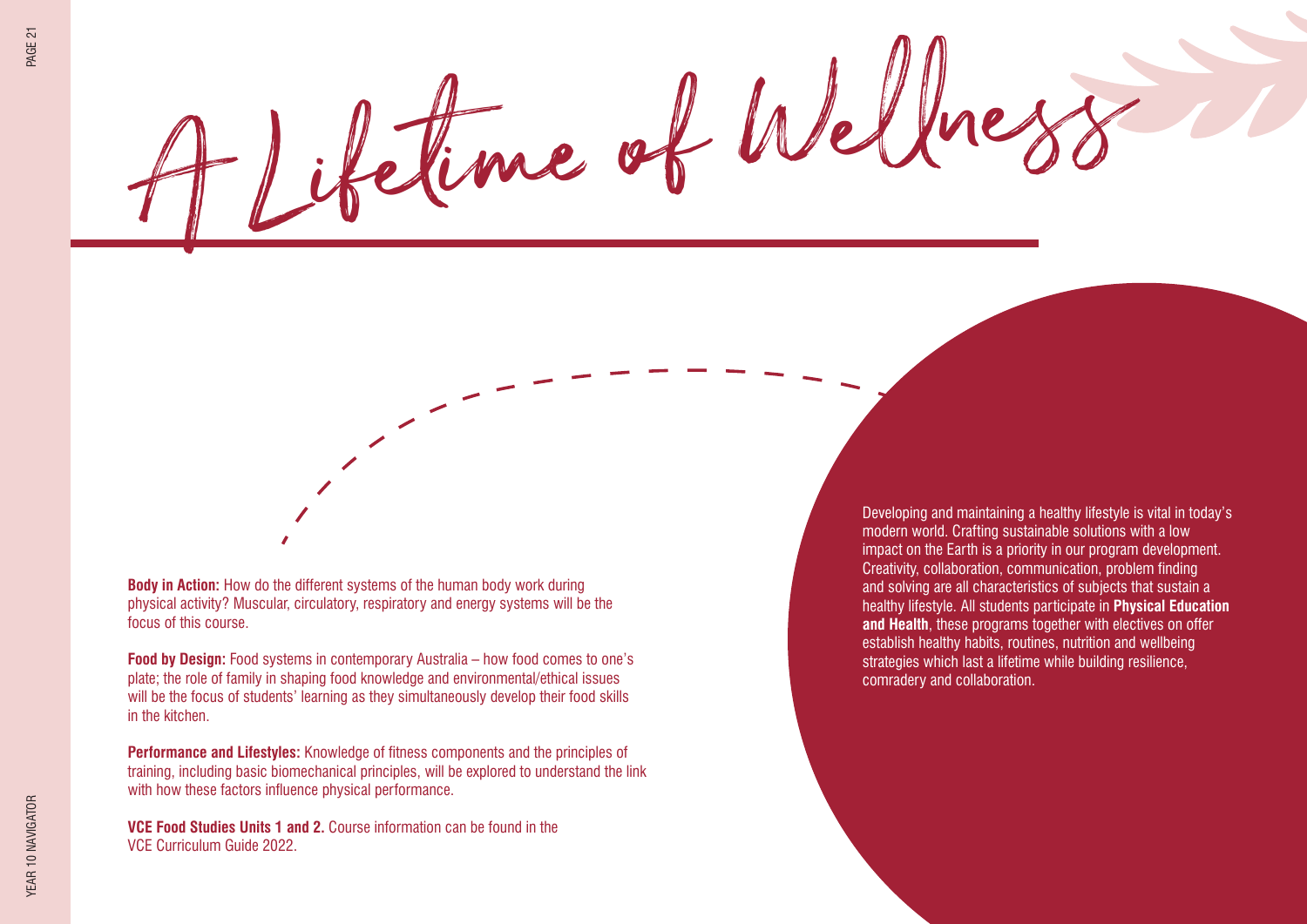Korowa students aspire to pursue lives of purpose, as good people who can embrace<br>problems with creative solutions, positively participate, connect with, and care about<br>others. While discovering their passions, any knowled

 $\mathbf{v}$ 

problems with creative solutions, positively participate, connect with, and care about others. While discovering their passions, any knowledge and skills acquired at Korowa will continue to enhance their future academic, professional and personal lives.

Year 10 is an important milestone – students are beginning to set the direction of the next stage of their learning journey as they head to VCE. With more than 30 courses to choose from, our Year 10 students have an opportunity to explore passions to assist their decision making. An innovative and challenging Year 10 curriculum develops a swathe of skills such as communication, collaboration, critical thinking, problem solving, service and character that will assist our students to thrive and embrace the challenges and benefits of a globalised world.

Our robust delivery of innovative teaching practices and curriculum development is founded upon up to date and renowned research.

### **CORE SUBJECT LIST:**

*Physical Education*

| <b>YEAR 10 CORE SUBJECTS (ALL STUDENTS COMPLETE)</b>                                                  |  |  |
|-------------------------------------------------------------------------------------------------------|--|--|
| English                                                                                               |  |  |
| Mathematics: Students are allocated to a Mathematics level based on performance in Year 9 Mathematics |  |  |
| <b>Science</b>                                                                                        |  |  |
|                                                                                                       |  |  |

*CREW*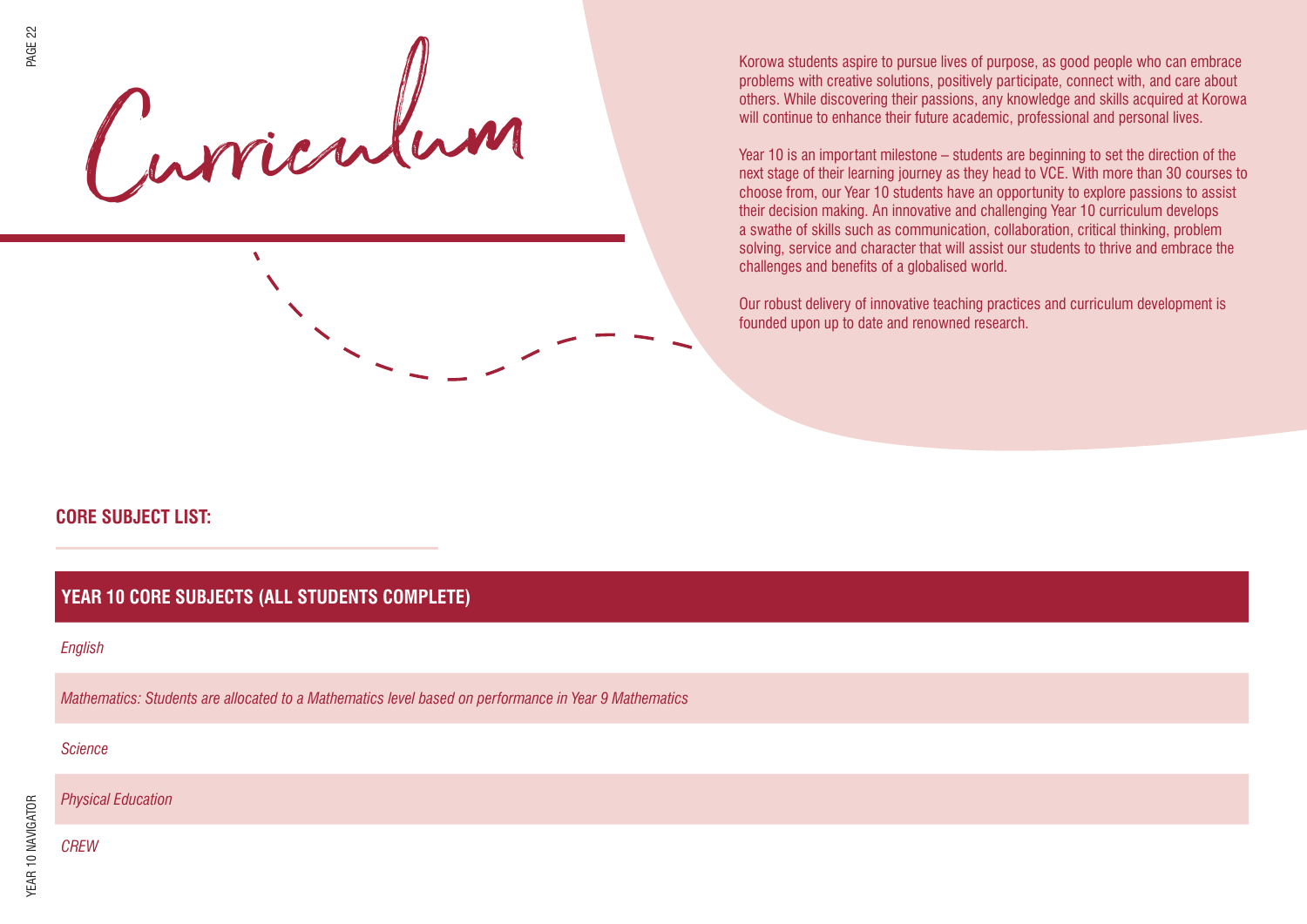### **ELECTIVES:**

Students are able to select to study six electives each year, three in semester one and three in semester two. A Language or VCE elective counts for 2 electives as they must be studied for the whole year.



 $\boldsymbol{\mathcal{N}}$ 

 $\blacktriangledown$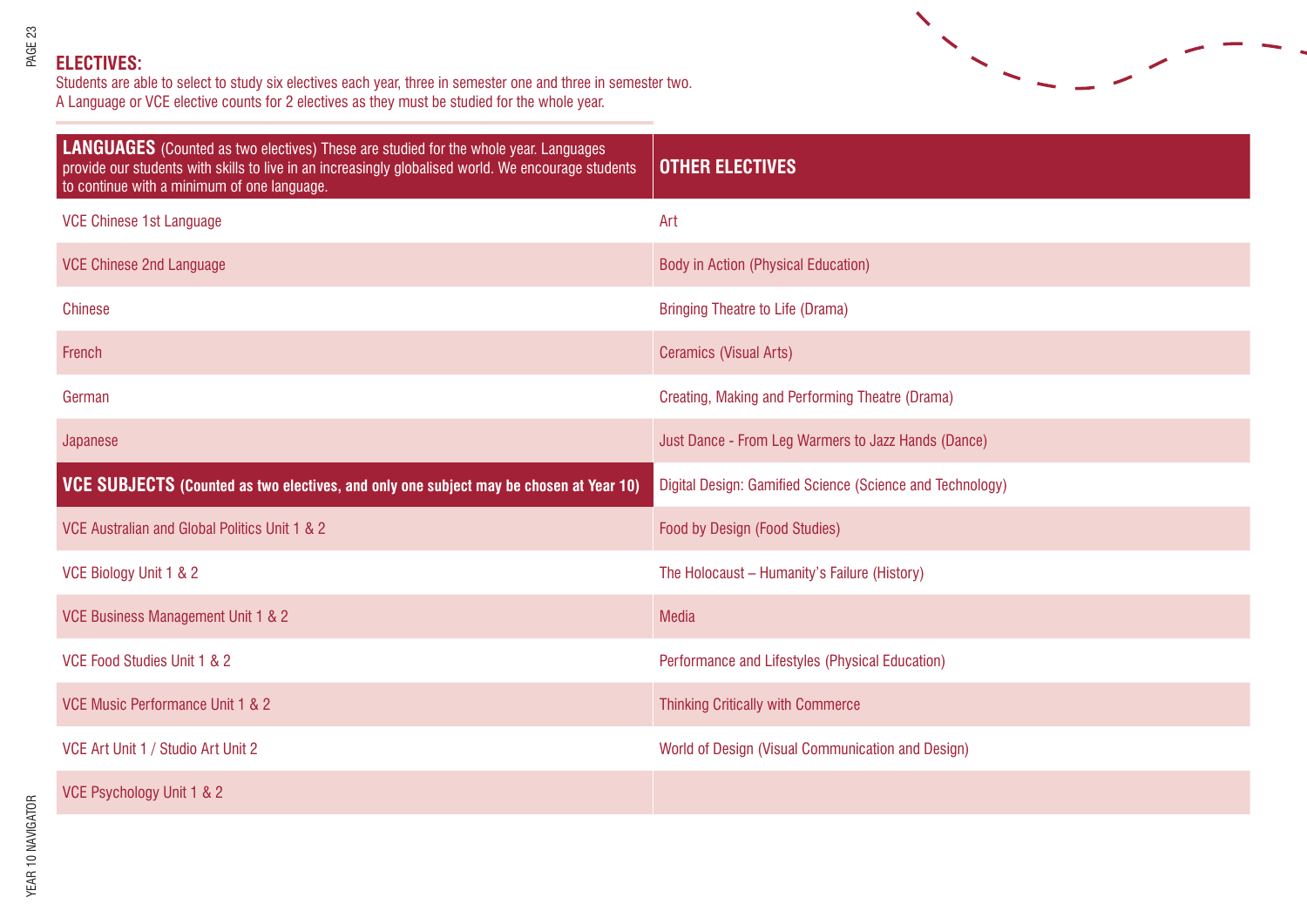### **BEYOND THE CLASSROOM**

The wide array of co-curricular activities complements and adds to the learning that occurs in the classroom. We encourage our students to explore the breadth of experiences to discover their passions, many of which could last a lifetime.

### **MUSIC**

There are a number of ensembles on offer for students of all abilities to become actively involved with, both instrumental and voice. There is something for everyone, from choirs, the orchestra, wind symphony and the stage band to jazz, saxophone. strings and rock bands.

### **DANCE AND DRAMA**

With a wide variety of performance opportunities on offer, students can participate in performing arts productions, plays, dance showcases and concerts. A School Production is held every year, alternating between Senior and Cripps year levels.

### **SPEECH, DRAMA AND EFFECTIVE COMMUNICATION**

This program is designed to develop a student's individual communication skills and performance techniques. The skills of oracy (reading, listening and speaking) are emphasised to enable students to develop clarity and confidence in all areas of oral communication. Private lessons are also available.

### **QUEST**

This program runs after school in the STEAM Lab and provides students with access to internal and external industry experts within short term programs. Workshops have included engineering projects, wearable tech, 3D printing, robotics and digital film making.

### **SPORT**

Sport and physical activity is essential to general health and wellbeing. At Korowa we encourage positive physical activity behaviour through school sport, Physical Education, recreation and leisure time activities both at school and through community and club links outside school.

There's something for everyone from House sport competitions to inter-school and intra-school sporting opportunities, as well as the Club Sports at Korowa in Netball, Snowsports and Rowing. Regardless of skill level, students have the opportunity to participate, it's a great way to make new friends, have fun and stay fit.

### **DEBATING**

Korowa competes in the Debating Association of Victoria's Schools Competition with teams from Years 8 to 12. Students can also participate in inter-House debates held at Korowa, or staff- student debates

Debating develops confidence in public speaking, is invaluable for interviews later in life, fosters the ability to analyse and research topics, serves as an excellent aid to essay writing and stimulates the ability to "think on one's feet". It is also great fun!

### **LANGUAGE IMMERSION PROGRAMS**

Partnerships with an array of schools in France, China, Japan and Germany allow students to practise their language skills in real life situations and to immerse themselves in a different culture living with host families for up to four weeks.